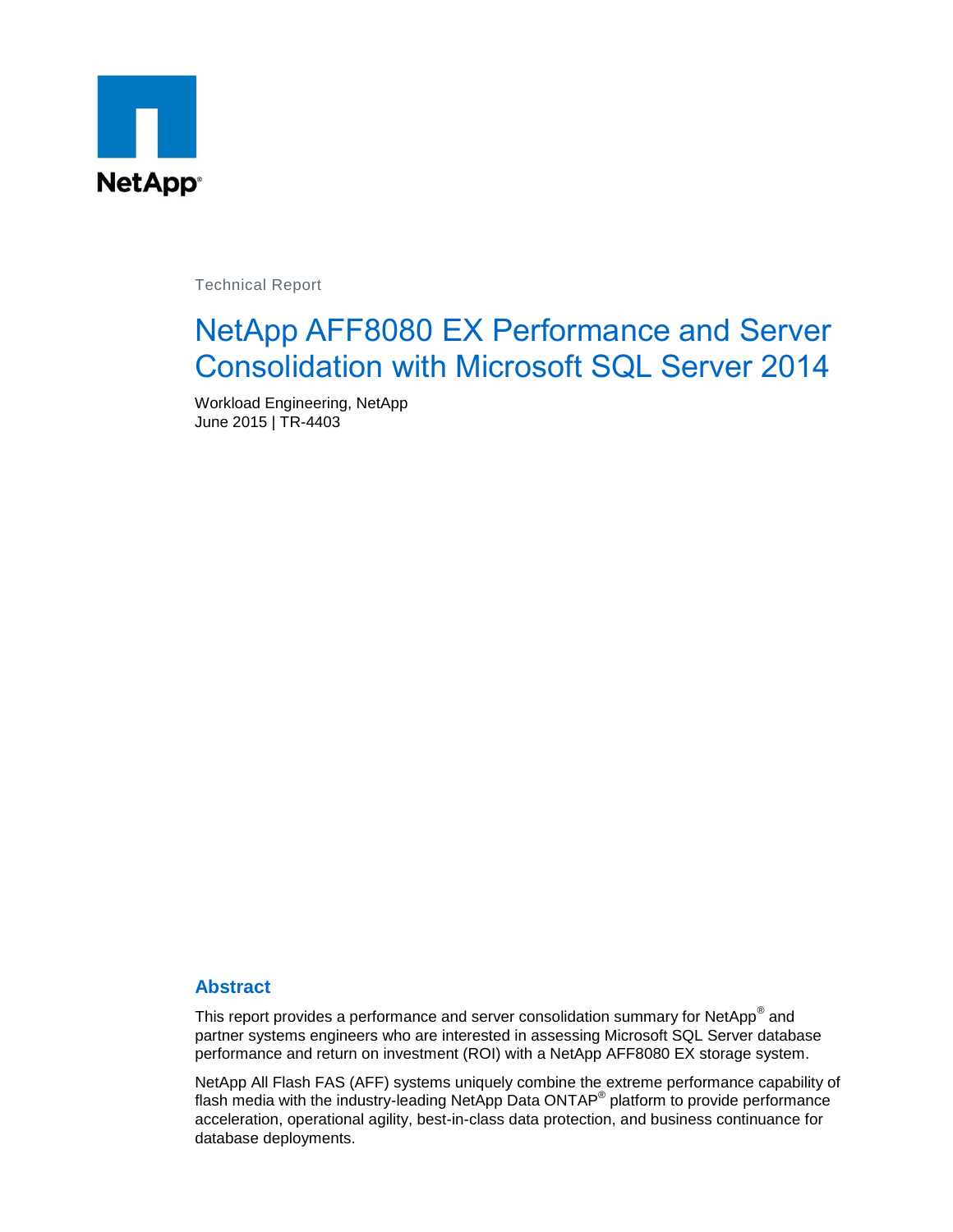#### **TABLE OF CONTENTS**

| 1              |     |  |  |  |  |  |  |
|----------------|-----|--|--|--|--|--|--|
|                | 1.1 |  |  |  |  |  |  |
|                | 1.2 |  |  |  |  |  |  |
|                | 1.3 |  |  |  |  |  |  |
|                | 1.4 |  |  |  |  |  |  |
|                | 1.5 |  |  |  |  |  |  |
| $\mathbf{2}$   |     |  |  |  |  |  |  |
|                | 2.1 |  |  |  |  |  |  |
|                | 2.2 |  |  |  |  |  |  |
|                | 2.3 |  |  |  |  |  |  |
| 3              |     |  |  |  |  |  |  |
|                | 3.1 |  |  |  |  |  |  |
|                | 3.2 |  |  |  |  |  |  |
|                | 3.3 |  |  |  |  |  |  |
|                | 3.4 |  |  |  |  |  |  |
|                | 3.5 |  |  |  |  |  |  |
|                | 3.6 |  |  |  |  |  |  |
|                | 3.7 |  |  |  |  |  |  |
| 4              |     |  |  |  |  |  |  |
|                | 4.1 |  |  |  |  |  |  |
|                | 4.2 |  |  |  |  |  |  |
|                | 4.3 |  |  |  |  |  |  |
|                | 4.4 |  |  |  |  |  |  |
| 5              |     |  |  |  |  |  |  |
| 6              |     |  |  |  |  |  |  |
| $\overline{7}$ |     |  |  |  |  |  |  |
|                |     |  |  |  |  |  |  |
|                |     |  |  |  |  |  |  |

#### **LIST OF TABLES**

|--|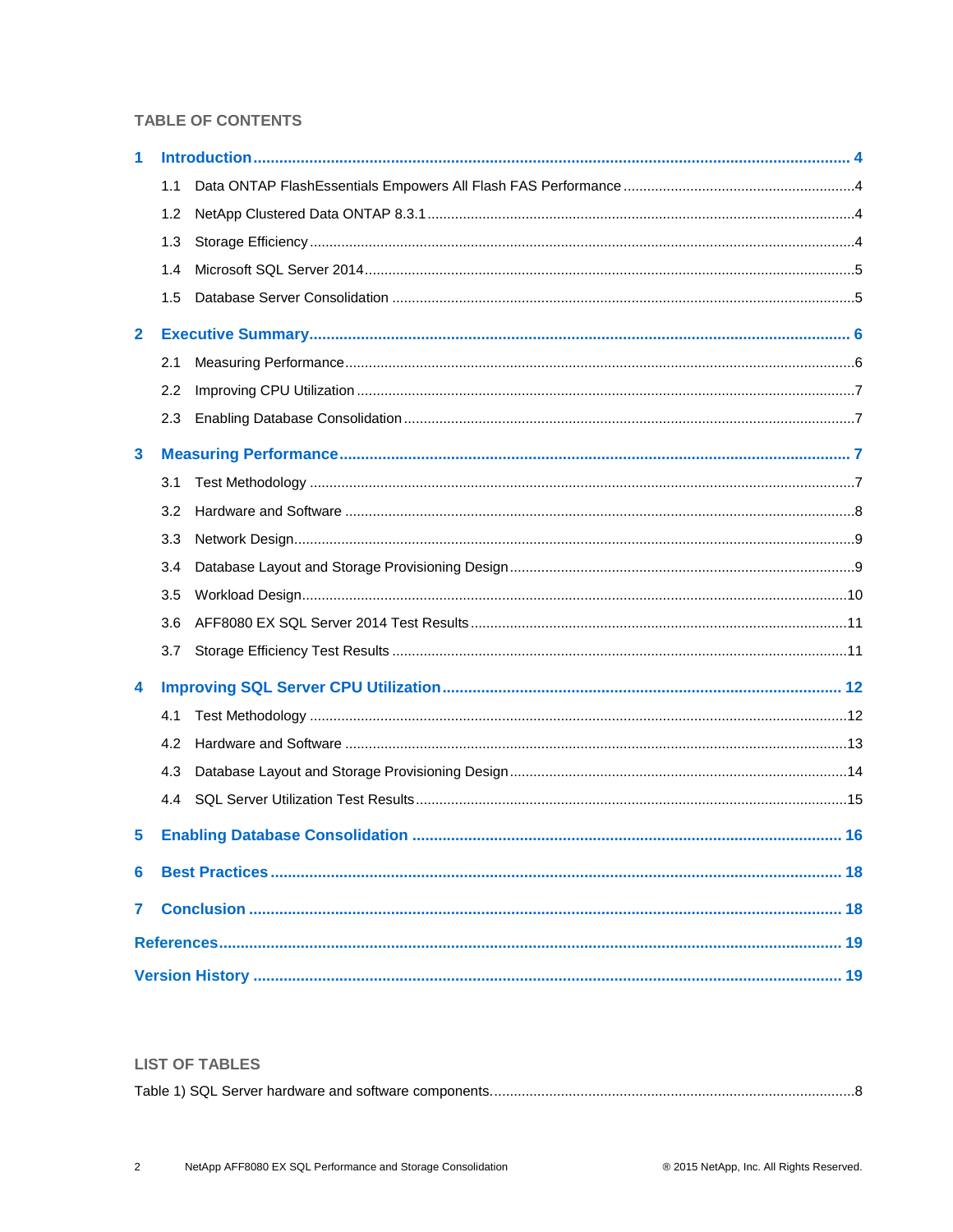#### **LIST OF FIGURES**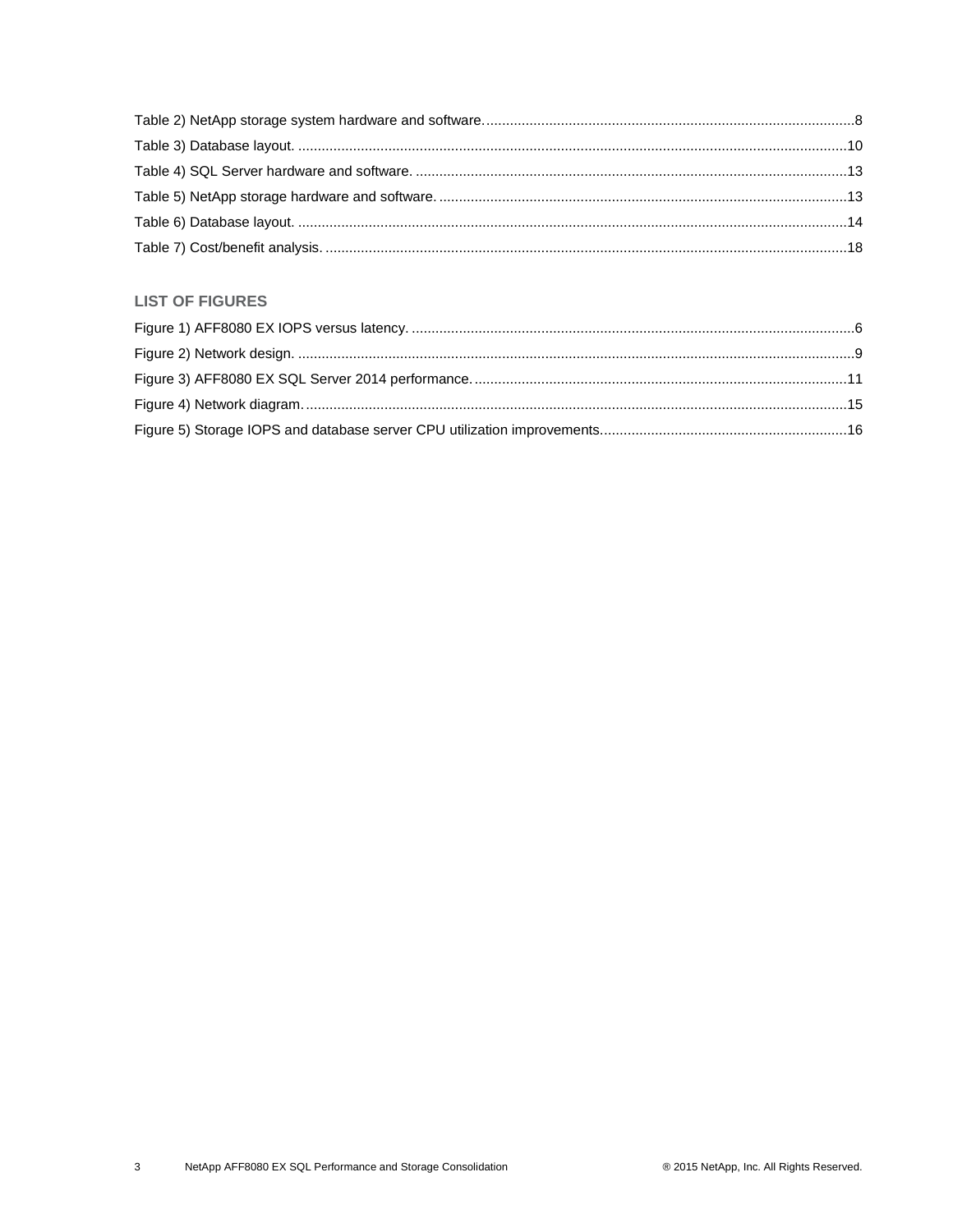# <span id="page-3-0"></span>**1 Introduction**

This document describes the performance of the NetApp AFF8080 EX storage system with Microsoft SQL Server 2014 workloads, a consolidation scenario for SQL Server database servers, and a return-oninvestment (ROI) scenario realized by replacing your legacy storage array with a NetApp AFF8080 EX storage system.

### <span id="page-3-1"></span>**1.1 Data ONTAP FlashEssentials Empowers All Flash FAS Performance**

NetApp Data ONTAP FlashEssentials is the power behind the performance and efficiency of All Flash FAS (AFF). Data ONTAP is a well-known operating system, but what is not widely known is that Data ONTAP, with its WAFL<sup>®</sup> (Write Anywhere File Layout) file system, is natively optimized for flash media.

Data ONTAP FlashEssentials encapsulates key features that optimize solid-state drive (SSD) performance and endurance, including the following:

- Mars<sup>™</sup> operating system innovations are now in clustered Data ONTAP.
- NetApp data-reduction technologies, including inline compression and deduplication, can provide up to 10:1 space savings, on average, for a typical use case. Savings can be further increased by using NetApp Snapshot<sup>®</sup> and NetApp FlexClone<sup>®</sup> technologies.
- Coalesced writes to free blocks maximize performance and flash media longevity.
- Rebuilt I/O path optimizes flash performance.
- Parallelized processing delivers low latency.
- Advanced drive partitioning increases storage efficiency.
- Data-fabric readiness enables live workload migration between flash and hard disk drive (HDD) tiers, on premises, or to the cloud.
- Quality-of-service (QoS) capability safeguards service-level objectives in multiworkload and multitenant environments.

#### <span id="page-3-2"></span>**1.2 NetApp Clustered Data ONTAP 8.3.1**

An essential feature for SQL Server databases deployed on shared enterprise storage is the ability to deliver consistent and dependable high performance. High performance must be coupled with nondisruptive operations, high availability, scalability, and storage efficiency. Customers can depend on clustered Data ONTAP 8.3.1 and AFF to provide these essential elements.

Built on clustered Data ONTAP unified scale-out architecture, AFF consistently meets or exceeds the high performance requirements of SQL Server databases. It also provides rich data management capabilities, such as integrated data protection and nondisruptive upgrades and data migration. These features allow customers to eliminate performance silos and seamlessly integrate AFF into a shared infrastructure. Clustered Data ONTAP delivers an enhanced inline compression capability that significantly reduces the amount of flash storage required and carries near-zero effects on system performance. It also provides industry-leading ecosystem integration with database applications that makes administration of databases and storage systems far more efficient when compared with other flash storage solutions on the market.

NetApp is a global enterprise scale-out storage and data management fabric provider, and clustered Data ONTAP has been an industry-leading operating system since 2012. Onsite ready but cloud connected, clustered Data ONTAP is a complete solution that is future-proof in a rapidly changing technology environment.

#### <span id="page-3-3"></span>**1.3 Storage Efficiency**

Simply stated, storage efficiency enables you to store the maximum amount of data within the smallest possible space at the lowest possible cost. The following NetApp storage efficiency technologies can help you realize maximum space savings: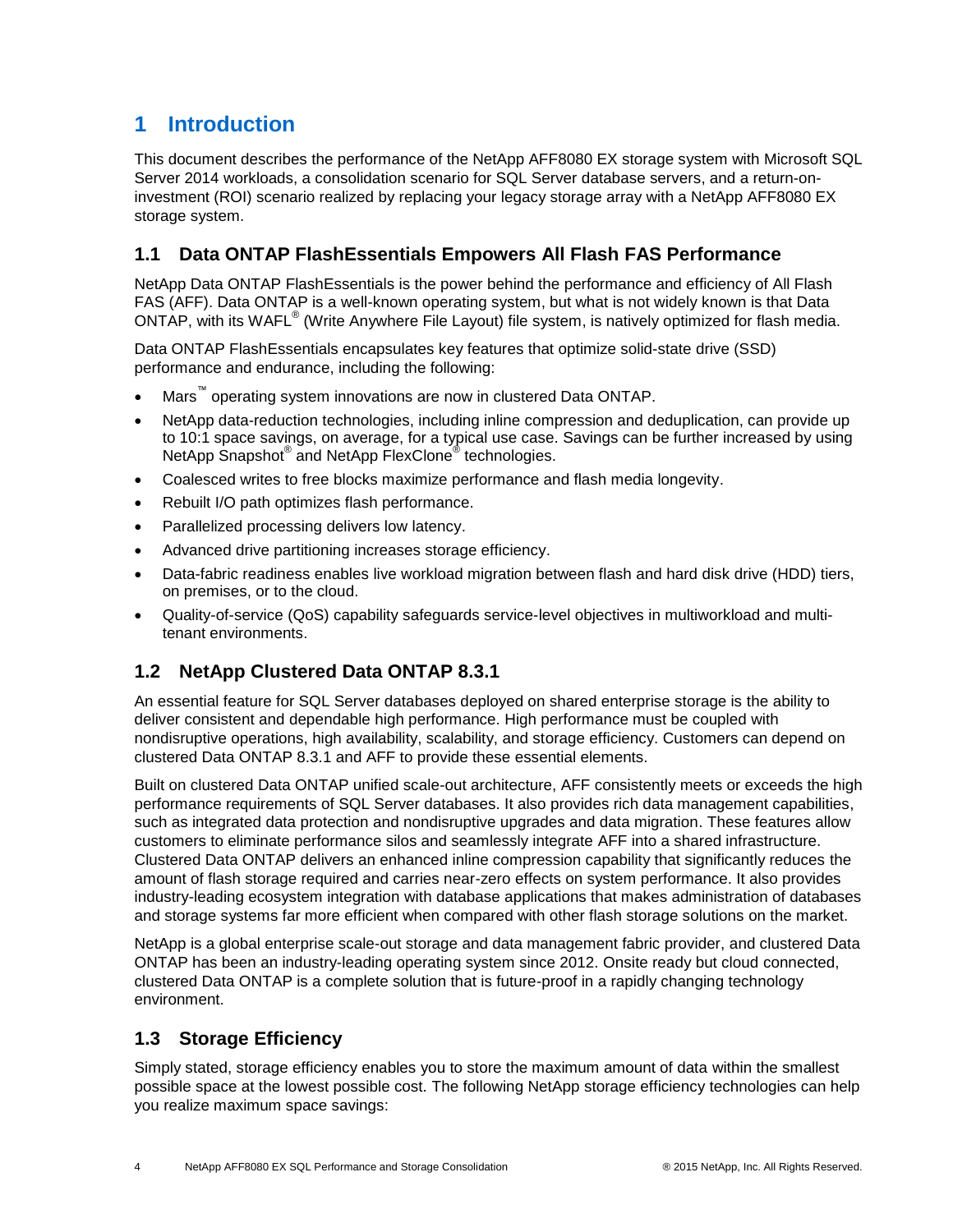- **Inline compression.** Data compression reduces the disk space required, regardless of storage protocol, application, or storage tier. Inline compression also reduces the data that must be moved to SSDs, thereby reducing the wear on SSDs.
- **Inline and always-on deduplication.** Data deduplication cuts storage requirements by reducing redundancies in primary, backup, and archival data. Inline deduplication of zeros speeds up VM provisioning by 20% to 30%. Always-on deduplication running every minute provides more space savings than postprocessed deduplication.
- **Snapshot technology.** NetApp Snapshot technology provides low-cost, instantaneous, point-in-time copies of the file system (volume) or LUN by preserving Data ONTAP architecture and WAFL consistency points without affecting performance. NetApp SnapManager® integrates with SQL Server Virtual Device Interface (VDI) to create application-consistent Snapshot copies of production-level SQL Server databases with no downtime for the production database.
- **Thin provisioning.** Thin provisioning, implemented by NetApp at the NetApp FlexVol® volume and LUN level, defers storage purchases by keeping a common pool of free storage available to all applications.
- **Thin replication.** Thin replication is at the center of the NetApp data protection software portfolio, which includes NetApp SnapMirror® and NetApp SnapVault® software. SnapVault thin replication enables more frequent backups that use less storage capacity because no redundant data is moved or stored. SnapMirror thin replication protects business-critical data while minimizing storage capacity requirements.
- RAID DP. NetApp RAID DP<sup>®</sup> technology protects against double disk failure without sacrificing performance or adding disk-mirroring overhead.
- **FlexClone volumes.** FlexClone virtual cloning reduces the need for storage by enabling multiple, instant, space-efficient, writable copies.

### <span id="page-4-0"></span>**1.4 Microsoft SQL Server 2014**

The NetApp solution for Microsoft SQL Server delivers the performance, manageability, scalability, and data protection that IT organizations need to meet even the most stringent SQL Server business requirements. NetApp helps organizations maximize the full potential of their SQL Server investment by accelerating database application performance and speeding application deployment from months to weeks. Companies that deploy NetApp solutions for SQL Server also realize the availability and flexibility benefits required to be competitive in today's business environment.

#### <span id="page-4-1"></span>**1.5 Database Server Consolidation**

In today's data centers, HDD-based, legacy, shared storage systems serve up data to large numbers of individual SQL Server systems and related applications. As your environment grows and you add more applications with ever-increasing performance requirements, these legacy storage systems struggle to keep up with the demand, requiring cost-prohibitive upgrades to maintain high performance in the future. This struggle can lead to significant underutilization of database server data center assets because database applications must wait on slower legacy storage systems that no longer deliver the type of performance that users expect from SQL Server 2014. The result is high storage latencies, which slow down your applications and cause widespread performance issues that can severely limit your ability to derive the full value of your database servers.

In addition, with changes in the way Microsoft licenses SQL Server 2014, it can become expensive to maintain large numbers of SQL Server 2014 servers that cannot take full advantage of server CPU resources. Eliminating storage limitations in your legacy environment by using an AFF8080 EX can unlock this potential and allow you to consolidate your SQL Server environment onto fewer physical servers, save money on licenses, reduce the footprint in your data center, and save on power, cooling, and administrative overhead associated with maintaining more SQL Server instances than are necessary to handle the workload.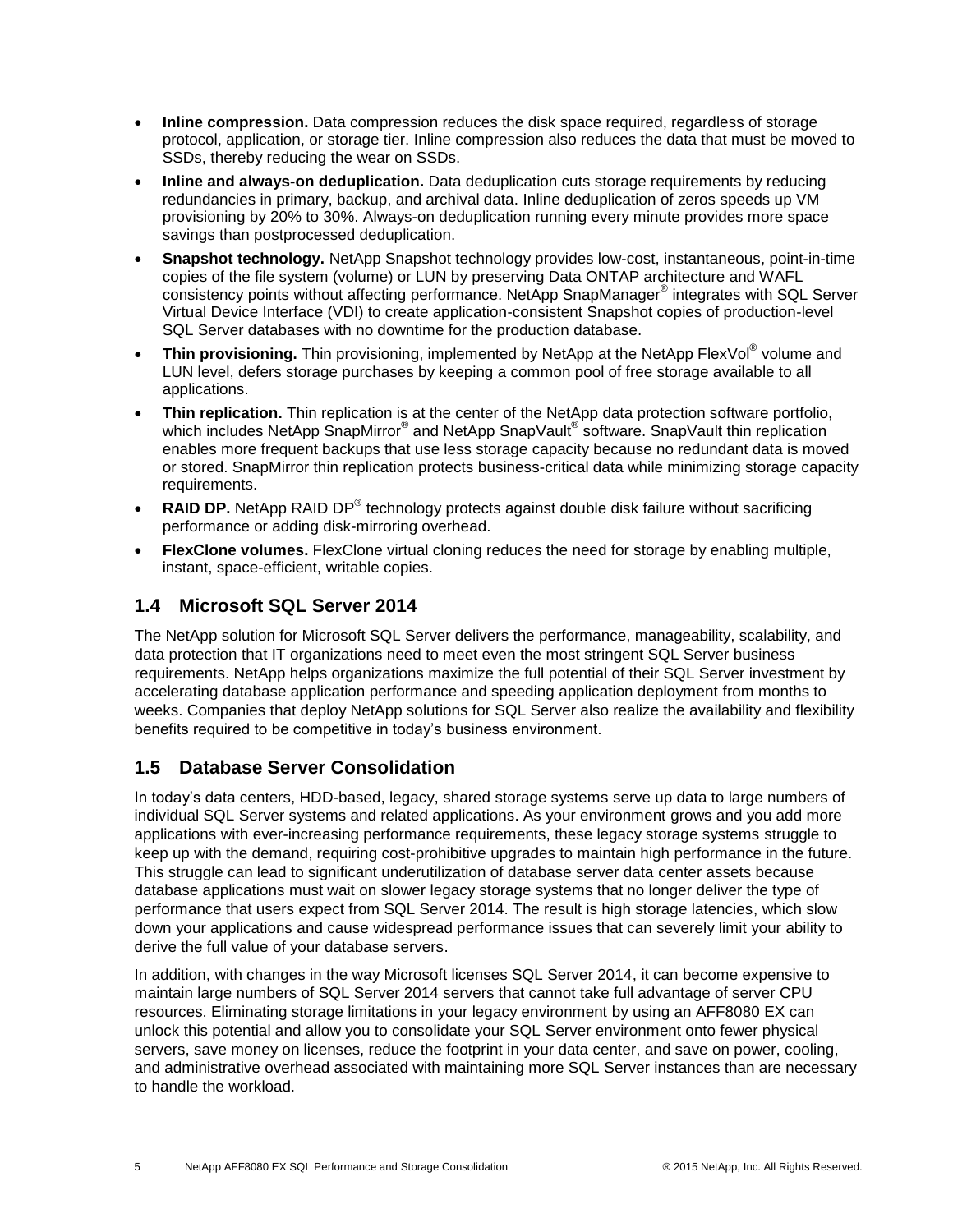# <span id="page-5-0"></span>**2 Executive Summary**

To showcase the benefits of the AFF8080 EX, NetApp conducted the following studies:

- **Measuring AFF8080 EX Microsoft SQL Server 2014 performance.** NetApp measured the data throughput, input/output operations per second (IOPS), and average latency of the AFF8080 EX storage system running clustered Data ONTAP 8.3.1 with an industry-standard SQL Server 2014 online transaction processing (OLTP) workload.
- **Improving SQL Server database CPU utilization with AFF8080 EX.** We compared the SQL Server 2014 database server CPU utilization of servers attached to an HDD-based legacy storage system to servers attached to an AFF8080 EX storage system. The goal of the testing was to show how the performance capabilities of the underlying storage system directly affect the utilization efficiency of database server assets.
- **Enabling SQL Server database consolidation using AFF8080 EX.** Changes in the licensing options with SQL Server 2014 can significantly increase costs for database servers that contain high numbers of CPU cores. Therefore, you can potentially realize significant savings by reducing the number of SQL Server 2014 servers in your environment. To investigate this possibility, NetApp leveraged the performance improvements provided by the AFF8080 EX to enable a SQL Server 2014 database consolidation effort that reduced the number of physical database servers by 50%.

#### <span id="page-5-1"></span>**2.1 Measuring Performance**

NetApp conducted a study to measure the performance of an AFF8080 EX storage system running clustered Data ONTAP 8.3.1 under an industry-standard SQL Server 2014 OLTP workload. The goal of the study was to determine the peak sustained throughput, IOPS, and average latency of the AFF8080 EX storage system while running this SQL Server workload.

We ran an OLTP Transaction Processing Performance Council Benchmark E (TPC-E) workload on a twonode AFF8080 EX cluster with two DS2246 shelves containing a total of 48 800GB SSD drives. We tested our cluster at a range of load points that drove the storage to peak CPU utilization. At each load point, we collected information on the storage throughput, IOPs, and latency.

As shown in [Figure 1,](#page-5-2) the SQL Server performance that we tested showed that the AFF8080 EX throughput increased from 7K IOPS to a peak performance of 322K IOPS. For all load points below the peak, we were able to maintain consistent storage latencies below 1ms.



<span id="page-5-2"></span>**Figure 1) AFF8080 EX IOPS versus latency.**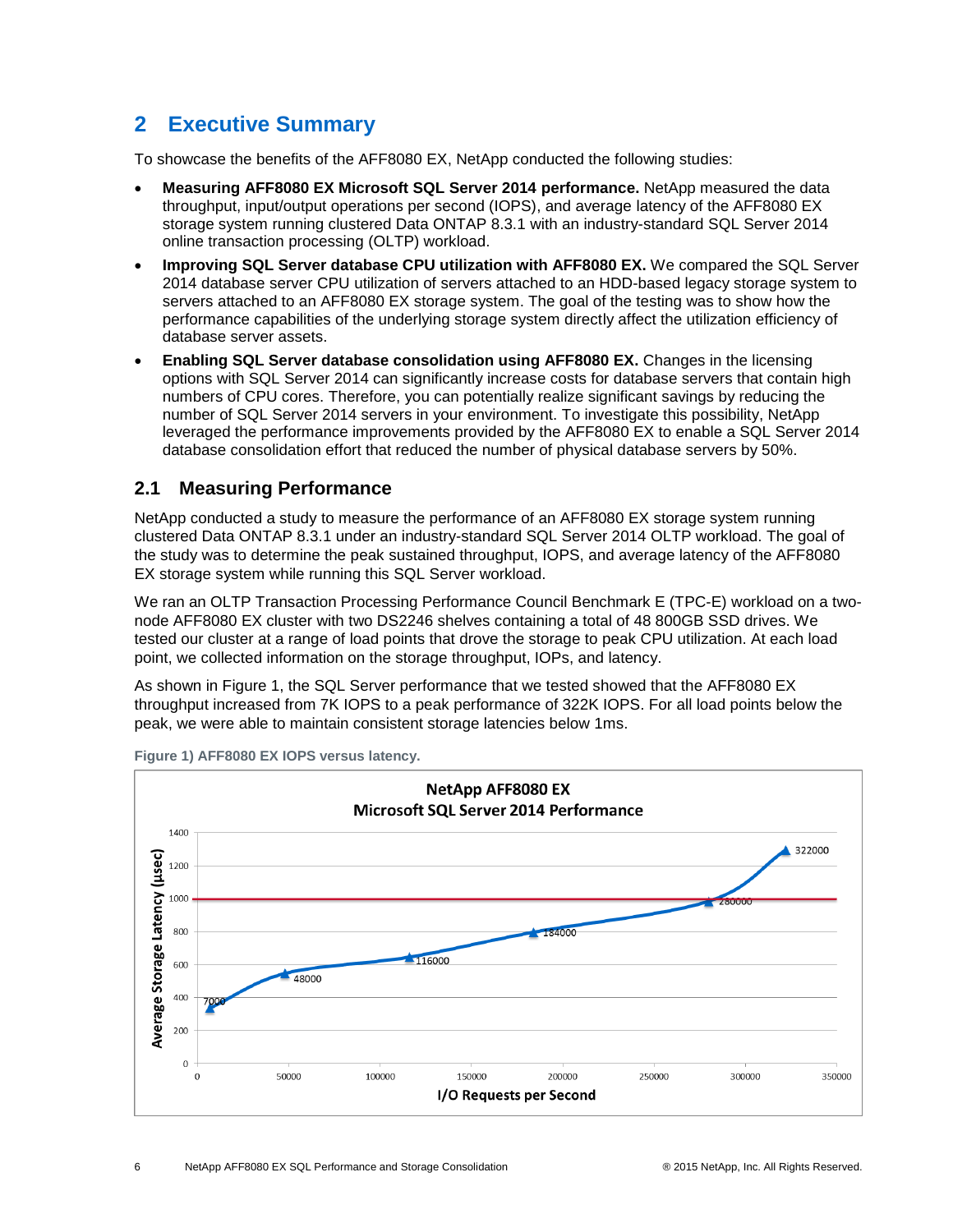In addition, we measured the overall storage efficiency savings of our SQL Server database implementation deployed on Data ONTAP 8.3.1. In this test configuration, a total space savings of 17:1 can be expected with the TPC-E workload. This total savings is attributed to the overall efficiency effectiveness of RAID DP, Snapshot copies, and inline compression. We also found that we were able to achieve a 1.8:1 space savings from inline compression against a Microsoft Server SQL 2014 database in a real-world IT environment.

### <span id="page-6-0"></span>**2.2 Improving CPU Utilization**

By replacing a legacy storage system with an AFF8080 EX, we observed significant reductions in read latencies in the database environment along with corresponding increases in total IOPS and database server CPU utilization as follows:

- An overall reduction in read latencies at the database hosts of over 95%
- A greater than 4x improvement in overall IOPS observed at the storage
- A greater than 4x improvement in the CPU utilization observed on the SQL Server database servers

In addition to these substantial improvements, we also found significant performance capacity remaining on the AFF8080 EX that would have enabled it to deliver even better performance than we observed in these specific tests.

#### <span id="page-6-1"></span>**2.3 Enabling Database Consolidation**

Replacing your legacy storage system with an AFF8080 EX can significantly improve your overall database performance and increase CPU utilization on the SQL Server 2014 servers. Changes in the SQL Server 2014 licensing options can greatly increase costs for database servers that contain high numbers of CPU cores. Thereby reducing the number of SQL Server 2014 servers in your environment can potentially reduce your operational costs.

We leveraged the performance improvements provided by the AFF8080 EX to enable a SQL Server 2014 database consolidation exercise that allowed us to reduce the number of physical database servers by 50% while saving more than \$1 million in SQL Server 2014 license costs over a three-year period.

# <span id="page-6-2"></span>**3 Measuring Performance**

NetApp studied the performance of an AFF8080 EX storage system to determine its peak sustained throughput, IOPS, and average latency. The following sections describe the methodology and design considerations used to test the AFF8080 EX while running a standard SQL Server workload.

#### <span id="page-6-3"></span>**3.1 Test Methodology**

In this study, we used a load-generation tool that simulated an industry-standard TPC-E OLTP warehouse transaction workload against the SQL Server 2014 test configuration. The workload generated a read- write ratio of approximately 90:10 against the SQL Server databases in the test configuration.

We created a SQL Server environment with eight database servers connected through Fibre Channel (FC) to the AFF8080 EX. Each server created a 1.4TB SQL Server database on the AFF8080 EX storage system for a total data size of 11.2TB across the eight SQL Server databases. Using the eight SQL Server databases and an OLTP load generator, we measured the peak performance of the storage system by generating a workload designed to maximize the storage system utilization. We then reran the test while ramping down the server count down from eight. This allowed us to gather performance metrics at a range of different load points.

In addition to the performance validation testing described earlier, we also measured the inline compression savings of the data written to the SQL Server database. The amount of compression that can be achieved is highly dependent on the specific data that is written and stored in the database. To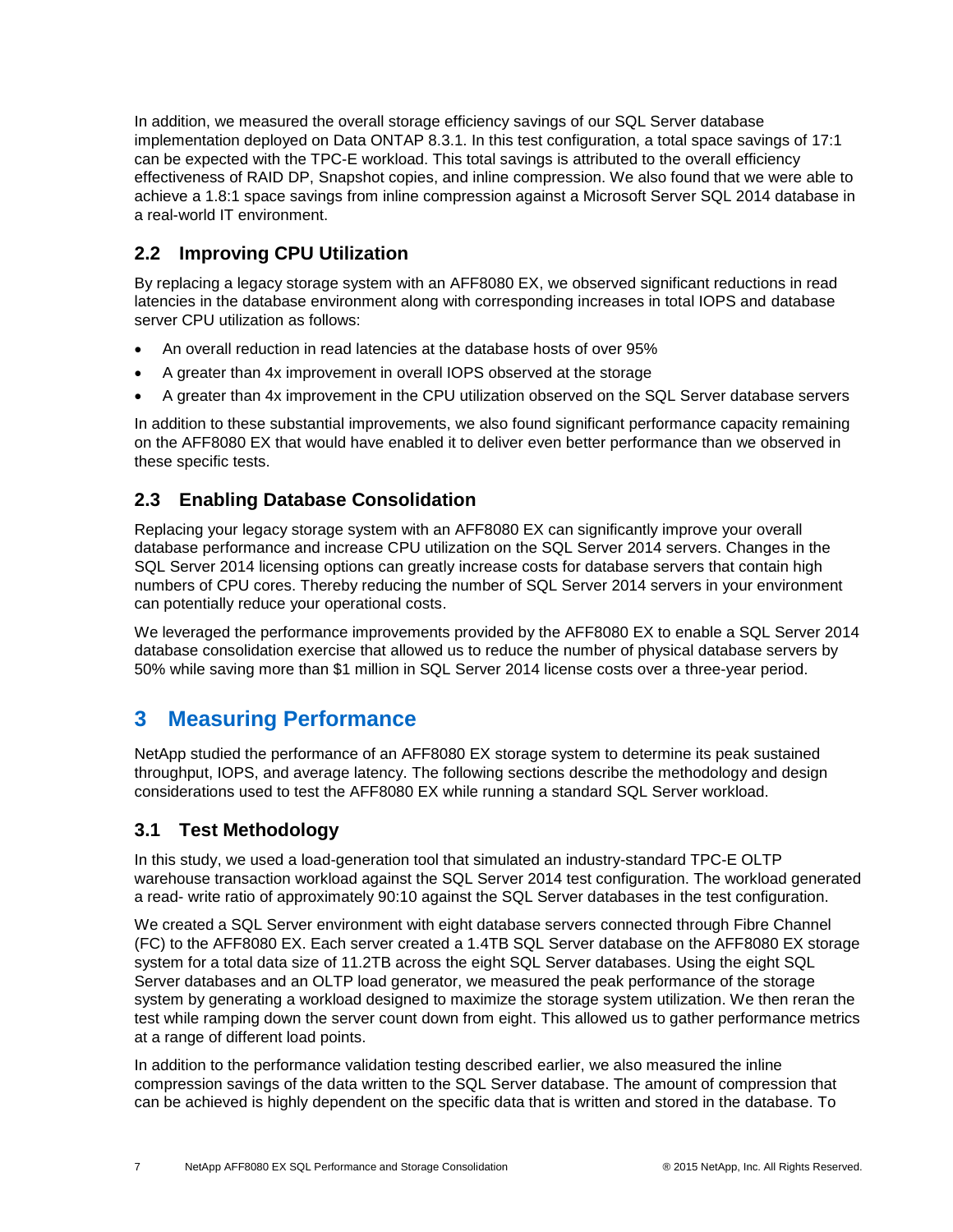make sure that our compression savings were reflective of real-world conditions, we used data from a production-level SQL Server 2014 database from a real-world IT environment to evaluate clustered Data ONTAP 8.3.1 inline compression. To test the inline compression, we copied the database onto the AFF8080 EX storage system, allowing Data ONTAP to parse the data stream and conduct inline data compression. We also measured the inline compression savings realized from our TPC-E OLTP workload.

#### <span id="page-7-0"></span>**3.2 Hardware and Software**

For this study, we configured eight SQL Server 2014 database servers on eight Fujitsu RX300s7 servers. We connected the eight servers to a two-node AFF8080 EX through 16Gb FC, with four servers on each node of the storage system. We connected each node of the AFF8080 EX to a single DS2246 shelf and populated each shelf with 24 800GB SSD drives.

[Table 1](#page-7-1) and [Table 2](#page-7-2) list the hardware and software components used for the SQL Server performance test configuration.

| Hardware/Software Components                       | <b>Details</b>                               |  |  |  |
|----------------------------------------------------|----------------------------------------------|--|--|--|
| SQL Server 2014 servers                            | 8 Fujitsu RX300s7                            |  |  |  |
| Server operating system                            | Microsoft Windows 2012 R2 Standard Edition   |  |  |  |
| SQL Server database version                        | Microsoft SQL Server 2014 Enterprise Edition |  |  |  |
| Processors per server                              | 2 6-core Xeon E5-2630 @ 2.30 GHz             |  |  |  |
| Physical memory per server                         | 128GB                                        |  |  |  |
| FC network                                         | 8Gb FC with multipathing                     |  |  |  |
| FC host bus adapter (HBA)                          | QLogic QLE2562 dual-port PCIe FC HBA         |  |  |  |
| Dedicated public 1GbE ports for cluster management | 2 Intel 1350GbE ports                        |  |  |  |
| 8Gb FC switch                                      | Brocade 6510 24-port                         |  |  |  |
| 10GbE switch                                       | Cisco Nexus 5596                             |  |  |  |

<span id="page-7-1"></span>**Table 1) SQL Server hardware and software components.**

<span id="page-7-2"></span>**Table 2) NetApp storage system hardware and software.**

| <b>Hardware/Software Components</b> | <b>Details</b>                                                         |  |  |
|-------------------------------------|------------------------------------------------------------------------|--|--|
| Storage system                      | AFF8080 EX configured as a highly available (HA)<br>active-active pair |  |  |
| Clustered Data ONTAP version        | 8.3.1                                                                  |  |  |
| Total number of drives              | 48                                                                     |  |  |
| Drive size                          | 800GB                                                                  |  |  |
| Drive type                          | <b>SSD</b>                                                             |  |  |
| FC target ports                     | 8 16Gb ports (4 per node)                                              |  |  |
| Ethernet ports                      | 4 10Gb ports (2 per node)                                              |  |  |
| Storage virtual machines (SVMs)     | 1 across both node aggregates                                          |  |  |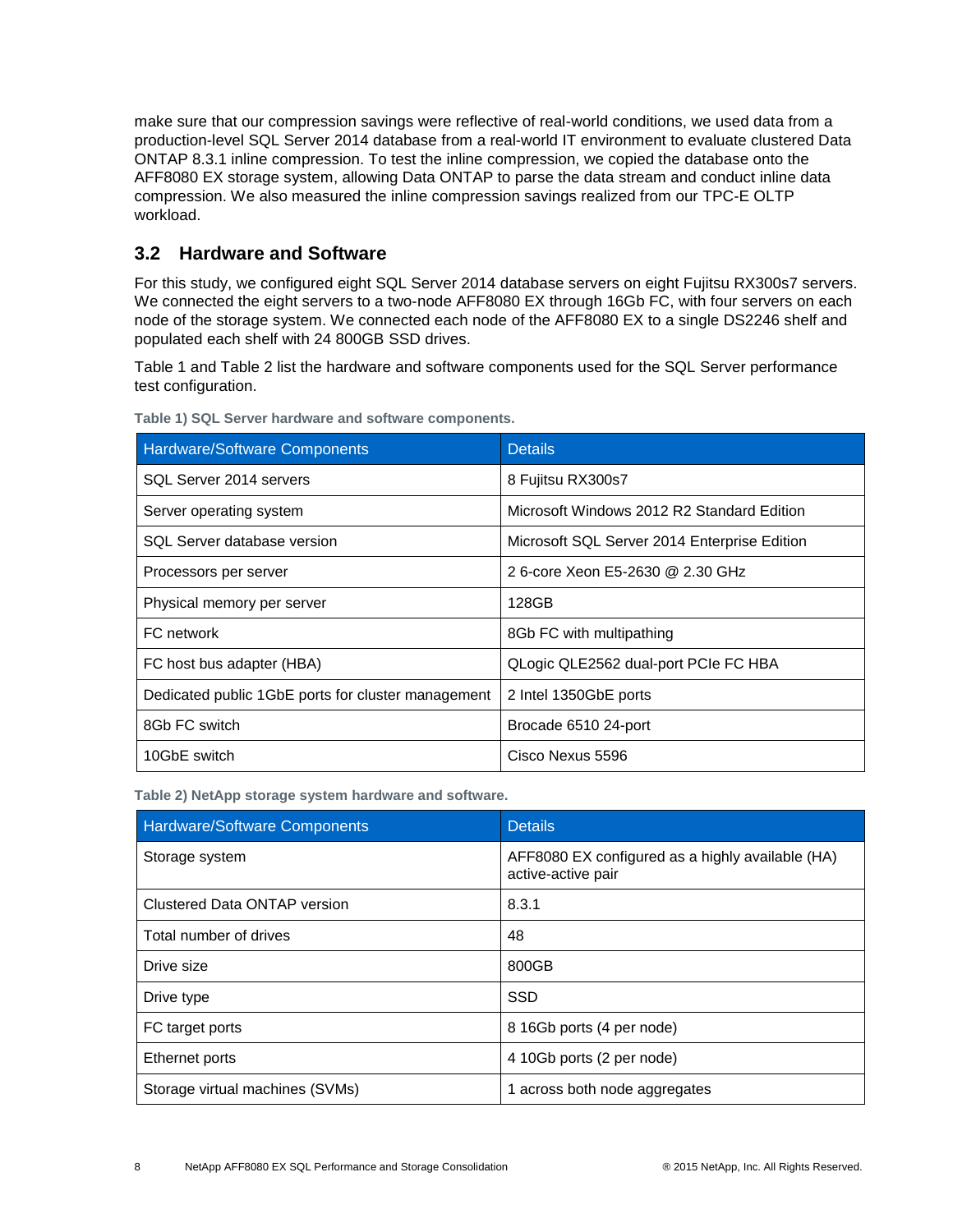| <b>Hardware/Software Components</b> | <b>Details</b>                                                            |  |  |
|-------------------------------------|---------------------------------------------------------------------------|--|--|
| Ethernet logical interfaces (LIFs)  | 4 1Gb management LIFs (2 per node connected to<br>separate private VLANs) |  |  |
| I FC LIFs                           | 8 16Gb data LIFs                                                          |  |  |

#### <span id="page-8-0"></span>**3.3 Network Design**

This section provides the network connectivity details for the tested configurations. The network diagram in [Figure 2](#page-8-2) shows that the FC SAN was deployed with a Brocade 6510 16Gb FC switch. Each server and storage controller node had four ports connected into the SAN. The multiple ports used in the FC SAN configurations provided both HA through multipathing and increased bandwidth. At no point in the testing did the network connectivity create a bottleneck.

<span id="page-8-2"></span>**Figure 2) Network design.**



#### <span id="page-8-1"></span>**3.4 Database Layout and Storage Provisioning Design**

[Table 3](#page-9-1) summarizes the layout for the SQL Server database.

We used eight 1.4TB databases to host the simulated warehouse transaction environment. Each storage system node housed a single aggregate containing 24 800GB SSD drives that were subdivided into RAID DP groups, plus one spare drive. We used controller one's data aggregate to store the first four database files, logs, and temp files and controller two's data aggregate to store the other four database files, logs, and temp files.

As a best practice, NetApp recommends splitting each database across multiple volumes with each volume assigned to a unique LUN.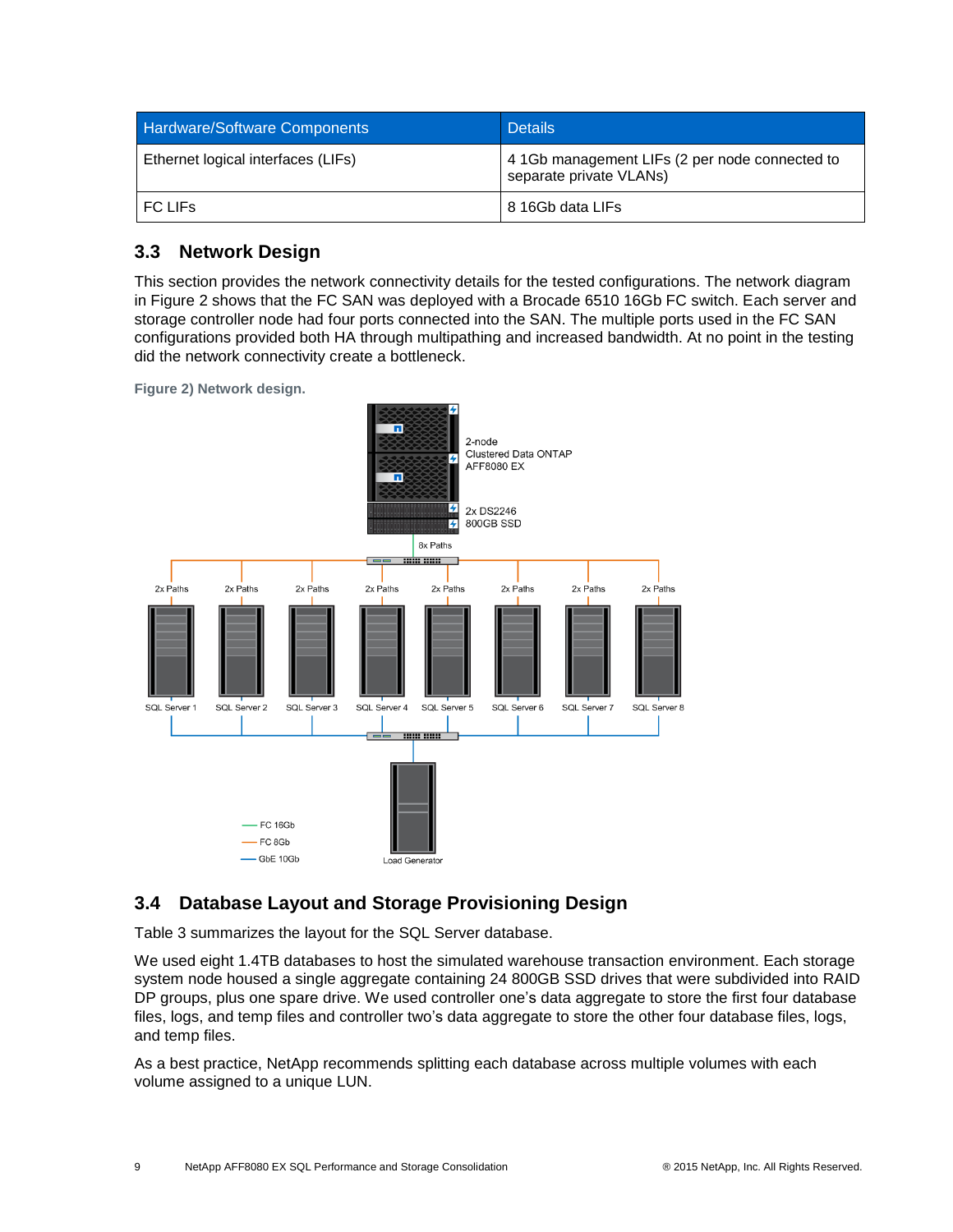For the AFF8080 EX, we used clustered Data ONTAP advanced drive partitioning to create two partitions on each shelf: one for the root aggregate and one for the data aggregate.

| <b>Storage</b> | Aggregate<br><b>Name</b> | <b>Volume</b><br><b>Name</b> | <b>LUN</b><br><b>Size</b><br>(GB) | Vol<br><b>Size</b><br>(GB) | <b>File</b><br><b>Size</b><br>(GB) | <b>Description</b>                                                    |
|----------------|--------------------------|------------------------------|-----------------------------------|----------------------------|------------------------------------|-----------------------------------------------------------------------|
| Per controller |                          |                              |                                   |                            |                                    | Used advanced drive partitioning                                      |
|                | aggr0                    | root                         |                                   | 55                         |                                    | Total aggregate size $= 55GB$                                         |
|                | aggr_sql                 |                              |                                   |                            |                                    | 21 data + 2 parity RAID DP + 1 spare<br>Total aggregate size = 12.7TB |
| Per DB         |                          | D <sub>b</sub> 1             | 200                               | 300                        | 168                                | Database file 1                                                       |
|                |                          | D <sub>b2</sub>              | 200                               | 300                        | 168                                | Database file 2                                                       |
|                |                          | D <sub>b</sub> 3             | 200                               | 300                        | 168                                | Database file 3                                                       |
|                |                          | Db <sub>4</sub>              | 200                               | 300                        | 168                                | Database file 4                                                       |
|                |                          | D <sub>b5</sub>              | 200                               | 300                        | 168                                | Database file 5                                                       |
|                |                          | D <sub>b</sub> 6             | 200                               | 300                        | 168                                | Database file 6                                                       |
|                |                          | Db7                          | 200                               | 300                        | 168                                | Database file 7                                                       |
|                |                          | D <sub>b</sub> 8             | 200                               | 300                        | 168                                | Database file 8                                                       |
|                |                          | Temp1                        |                                   |                            | 1                                  | Temp files                                                            |
|                |                          | Log1                         | 300                               | 150                        | 26                                 | Log files                                                             |

<span id="page-9-1"></span>**Table 3) Database layout.**

The database layout shown in [Table 3](#page-9-1) was repeated for each of the eight SQL Server databases. For each SQL Server database, the data files were contained in a separate LUN within a separate volume, for a total of 80 volumes and LUNs across all 8 databases.

One igroup containing all of the FC initiators was configured on the cluster. The LUNS were formatted by using Disk Management with GPT and the NTFS file system by using a 64KB block size. The FC SAN was configured on the Brocade switch without zoning. Clustered Data ONTAP provided Asymmetric Logical Unit Assignment (ALUA) communication to the initiators so that optimal paths were used for host I/O access according to the multipathing input/output (MPIO) load-balancing policies on the host.

#### <span id="page-9-0"></span>**3.5 Workload Design**

The OLTP workload that we used in testing was generated by a Microsoft partner toolkit that created a TPC-E workload. The toolkit, based on the BenchCraft TPC-E toolkit, was used to simulate an OLTP workload of a brokerage firm. Each database server applied the workload to a full set of SQL Server databases, logs, and temp files. We analyzed the workload pattern and found it to be random and composed of 90% reads and 10% writes with an average block size of 8K. We found that SQL Server checkpointing affected the write workload burstiness at the storage level. NetApp recommends setting the frequency of checkpointing and other SQL Server tunings to meet your specific performance requirements.

To establish the performance boundaries, we tested the environment up to a storage system saturation point. When we reached peak storage utilization, we reduced the workload and measured the IOPS and latency at each load point. At this load level, we verified that the storage system and SQL Server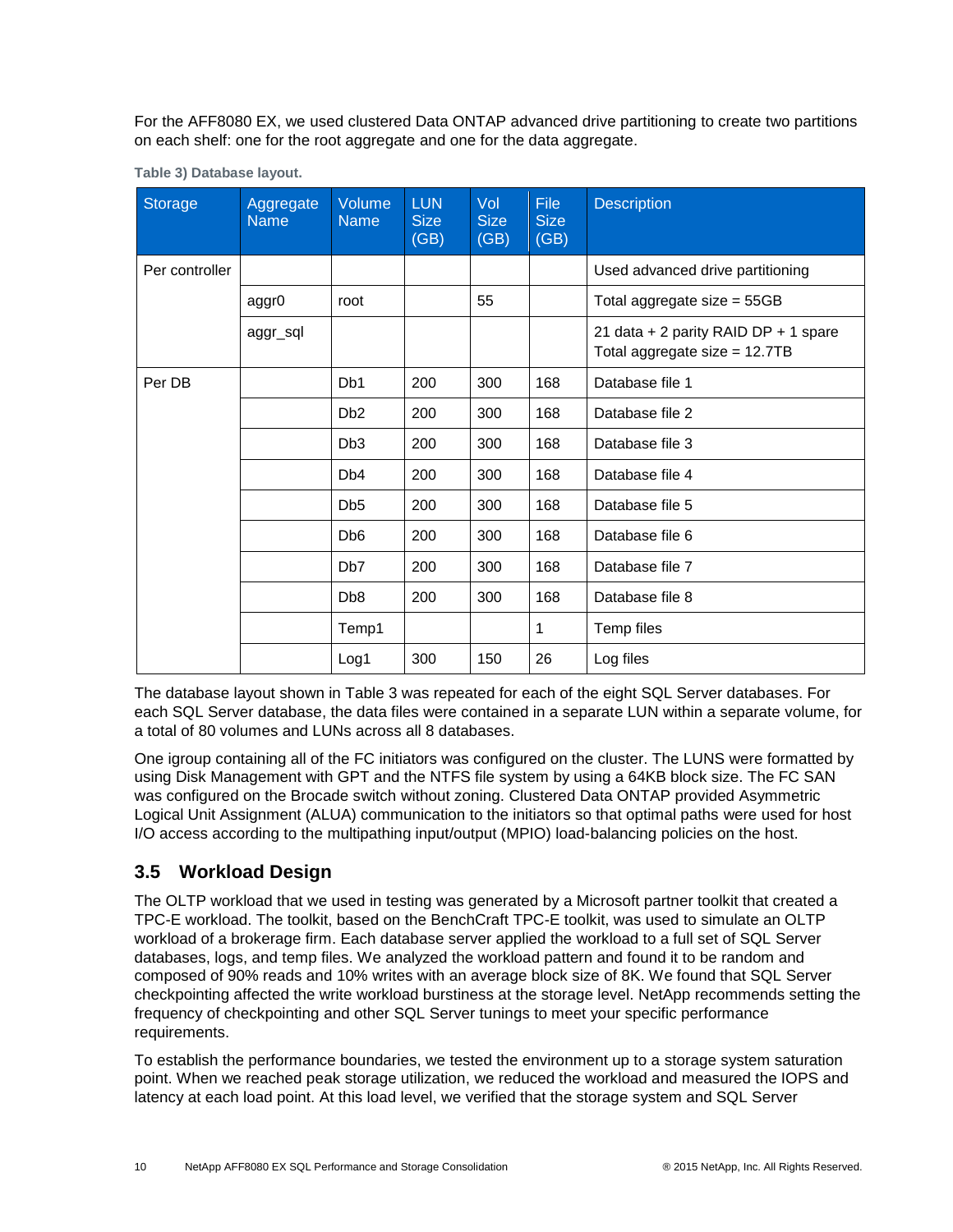instances could maintain steady-state behavior without failure. We also made sure that there were no bottlenecks across servers or networking systems.

After the peak load using eight database workloads was achieved, we noted the total IOPS, throughput, and storage and server latencies. We then generated a load of 75% peak by using six of the eight available SQL Server instances, a load of 50% peak by using four of the eight available SQL Server instances, a load of 25% peak by using two of the eight available SQL Server instances, and a load of 12.5% peak by using one of the eight available SQL Server instances. We tested at each load level and provided the results in this report.

**Note:** We took care in these test steps to simulate real database and customer workloads, but we acknowledge that workloads vary across databases. In addition, these test results were obtained in a closed lab environment with no competing workloads on the same infrastructure. In a typical shared-storage infrastructure, other workloads share resources. Your results might vary from those found in this report.

#### <span id="page-10-0"></span>**3.6 AFF8080 EX SQL Server 2014 Test Results**

As shown in [Figure 3,](#page-10-2) the SQL Server performance test demonstrated that the cluster increased from 7K IOPS to a peak performance of 322K IOPS. For all load points below the peak, we were able to maintain consistent storage latencies below 1ms. Similarly, we found client latencies ranged from 0.35ms to 1.08ms over this same interval.



<span id="page-10-2"></span>**Figure 3) AFF8080 EX SQL Server 2014 performance.**

### <span id="page-10-1"></span>**3.7 Storage Efficiency Test Results**

In addition to the performance validation testing described in this report, we also measured the overall storage efficiency savings of our SQL Server database implementation from Data ONTAP 8.3.1. As mentioned in section [3.2](#page-7-0) "Hardware and Software," we used two disk shelves, each containing 24 800GB SSD drives, for a total raw storage of 38.4TB. We used Data ONTAP advanced drive partitioning to partition the drives, install the root partition, and create the data partition by using RAID DP to provide data redundancy, which resulted in total usable storage of 25.5TB. For our TPC-E OLTP testing, we created eight SQL Server databases totaling 11.2TB, including all data, temp, and log volumes.

The amount of compression that can be achieved is highly dependent on the specific data that is written and stored in the database. From our 11.2TB of data, we measured a space savings of 3.9TB from inline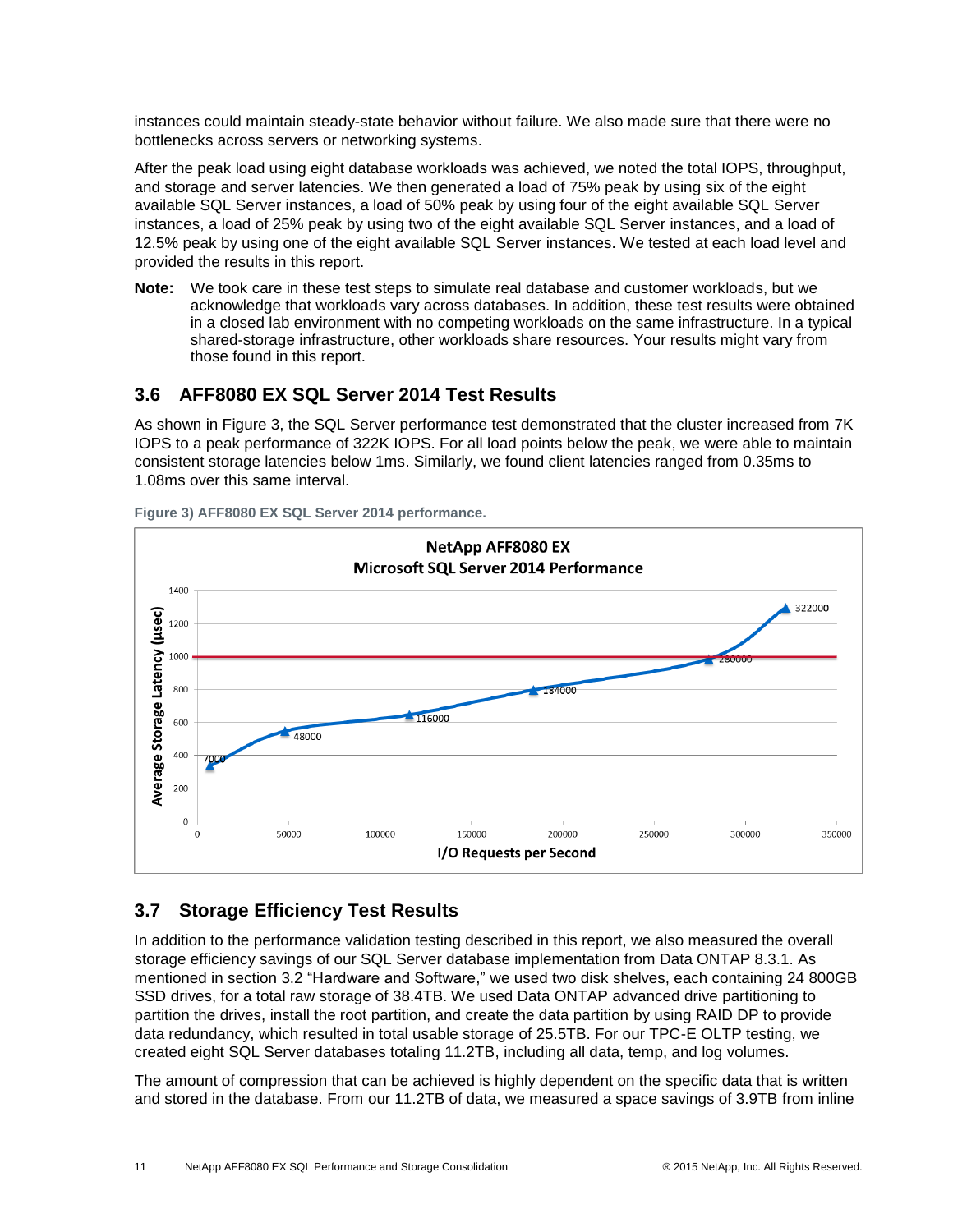compression. This reduction resulted in an effective size of 7.3TB on disk and a storage efficiency ratio of 1.5:1 from inline compression.

Space-efficient NetApp Snapshot copies can provide additional storage efficiency benefits. There is no performance penalty for creating Snapshot copies because data is never moved as it is with other copyout technologies. The cost for Snapshot copies is only at the rate of block-level changes, not at 100% for each backup, as is the case with mirror copies. Snapshot technology can help you save on storage costs for backups and restores, and it opens up a number of efficient data management possibilities.

In a typical real-world SQL Server customer deployment, data volume Snapshot copies might be created every two hours and log and temp Snapshot copies every 15 minutes. These Snapshot copies can account for up to an additional 16x storage savings over a 24-hour period. Assuming 5% hourly data overwrites, the storage savings from Snapshot copies would be 7TB, for a total of 117TB in savings, resulting in a storage savings ratio of 10:1 from Snapshot efficiencies. The total storage savings ratio achieved through both inline compression and Snapshot copies would be 17:1. We discovered that deduplication provided little additional storage savings in our environment, so we did not enable this feature.

To further verify that our inline compression savings reflected real-world conditions, we used production SQL Server 2014 database data from an IT environment to evaluate Data ONTAP 8.3.1 inline compression. To test the inline compression, we copied the 444GB database remotely into our local test configuration system, allowing Data ONTAP to parse the data stream and conduct inline compression on the data. In this scenario, inline compression accounted for a storage savings of 196GB, resulting in a 1.8:1 data compression ratio.

# <span id="page-11-0"></span>**4 Improving SQL Server CPU Utilization**

HDD-based legacy storage systems can introduce performance issues into your SQL Server environment by forcing database servers to wait longer than necessary for I/O responses from the storage. The longer the database servers wait on the storage, the more time it takes to complete transactions, which affects users and causes underutilization of CPU resources on your SQL Server database servers.

Replacing a slower legacy storage system with an AFF8080 EX can lead to significantly better performance, lower latencies, and better database server CPU utilization.

#### <span id="page-11-1"></span>**4.1 Test Methodology**

We conducted a study to measure the performance and database server CPU improvements that were observed as a result of replacing a performance-limited, HDD-based legacy storage system with a NetApp AFF8080 EX storage system running clustered Data ONTAP 8.3.1 under an industry-standard SQL Server 2014 OLTP workload.

The goal of this test was not to measure the maximum performance of the AFF8080 EX, but rather to use a consistent workload to measure the improvement in overall performance and database server CPU utilization observed after replacing the underperforming legacy storage system with an AFF8080 EX in an existing SQL Server 2014 environment. For these tests, the legacy storage system was configured with a total of 144 450GB 15K RPM hard drives.

We created a test configuration with 10 database servers connected through FC to both the legacy storage system and the AFF8080 EX. Each of the 10 servers ran SQL Server 2014 Enterprise Edition and created a small 320GB SQL Server database on both the legacy storage system and on the AFF8080 EX storage system, for a total database size of approximately 3.2TB across the 10 SQL Server databases.

To generate a load in the test environment, we used the publically available HammerDB workload generator to drive an OLTP-like workload simultaneously from each of the 10 database servers. Initially, we directed the workload to the SQL Server databases on the legacy storage array. We increased the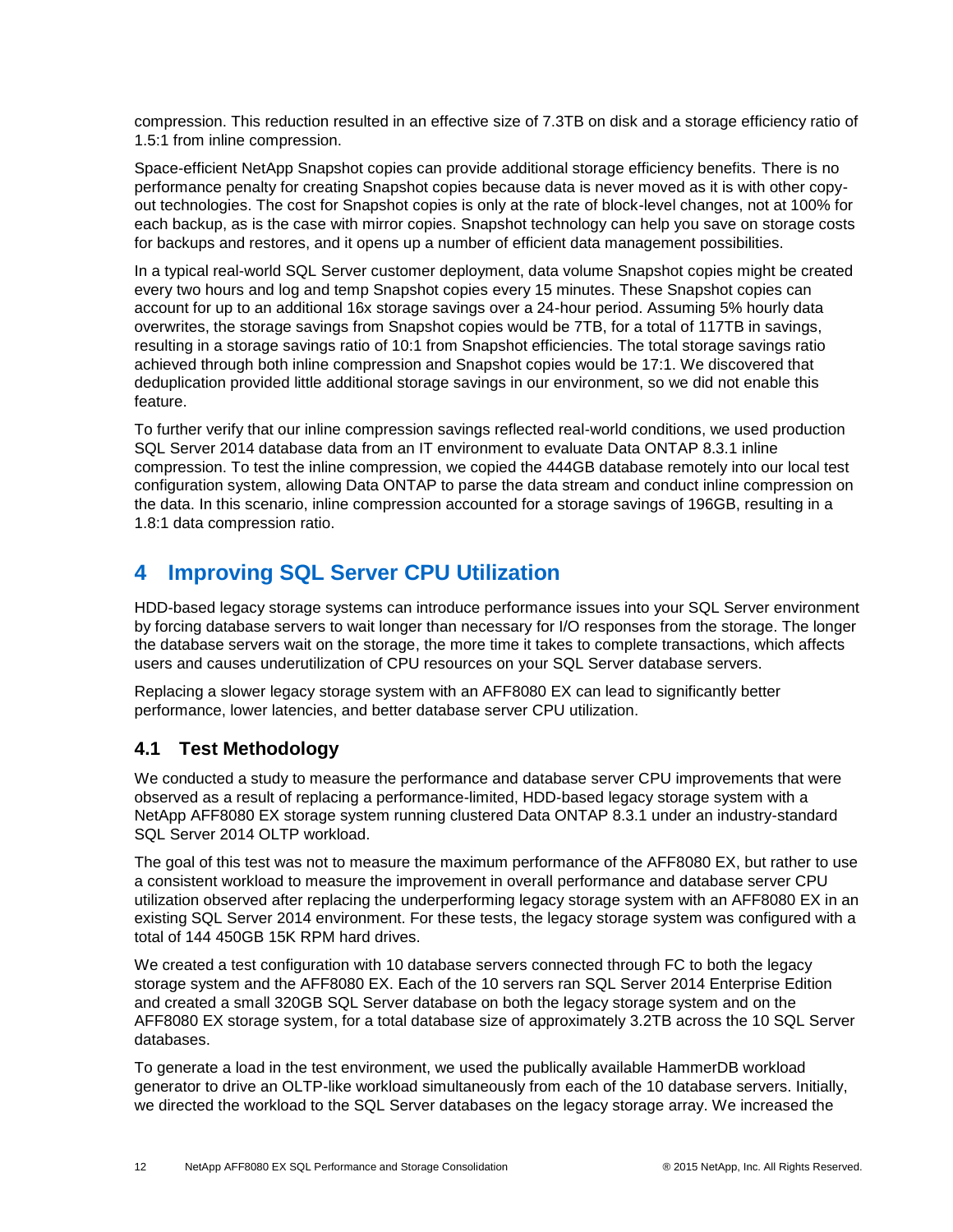workload until we observed unacceptable performance in the OLTP environment that was using the legacy storage system. For this effort, we defined unacceptable performance as the inability to deliver consistent read latencies under 20ms as measured by observing Windows Performance Monitor (Perfmon) counters on the SQL Server 2014 database servers.

We then noted the number of HammerDB users required and recorded this as our baseline configuration. In addition, we recorded the IOPS observed at the legacy storage system as well as the average CPU utilization on each of the 10 SQL Server 2014 database servers by using Perfmon.

After determining the baseline performance of the legacy storage system, we used the identical database and HammerDB configurations, directed the same workload to the AFF8080 EX configured with 48 400GB SSDs, and gathered the same metrics.

#### <span id="page-12-0"></span>**4.2 Hardware and Software**

For the study, we configured 10 SQL Server 2014 database servers on 10 Fujitsu RX300s6 servers. We connected the 10 servers to a two-node AFF8080 EX storage controller through 16Gb FC, with 5 servers to each node of the storage controller. We connected each node of the AFF8080 EX to a single DS2246 shelf. We populated each shelf with 24 400GB SSD drives.

[Table 4](#page-12-1) and [Table 5](#page-12-2) list the hardware and software components used for testing.

| <b>Hardware/Software Components</b> | <b>Details</b>                       |  |  |
|-------------------------------------|--------------------------------------|--|--|
| SQL Server 2014 servers             | 10 Fujitsu RX300s6                   |  |  |
| Server operating system             | Windows 2012 R2 Standard Edition     |  |  |
| SQL Server database version         | SQL Server 2014 Enterprise Edition   |  |  |
| Processors/server                   | 2 6-core Xeon E5645 @ 2.40GHz        |  |  |
| Physical memory/server              | 48GB                                 |  |  |
| FC network                          | 8Gb FC with multipathing             |  |  |
| FC HBA                              | QLogic QLE2562 Dual-Port PCIe FC HBA |  |  |
| Dedicated public 1GbE ports         | 2 Intel 1350GbE ports                |  |  |
| 8Gb FC switch                       | Brocade 6510 24-port                 |  |  |
| 10GbE switch                        | Cisco Nexus 5596                     |  |  |

<span id="page-12-1"></span>**Table 4) SQL Server hardware and software.**

<span id="page-12-2"></span>**Table 5) NetApp storage hardware and software.**

| <b>Hardware/Software Components</b> | <b>Details</b>                                    |  |  |
|-------------------------------------|---------------------------------------------------|--|--|
| Storage system                      | AFF8080 EX configured as an HA active-active pair |  |  |
| Clustered Data ONTAP version        | 8.3.1                                             |  |  |
| Total number of drives              | 48                                                |  |  |
| Drive size                          | 400GB                                             |  |  |
| Drive type                          | <b>SSD</b>                                        |  |  |
| FC target ports                     | 4 16Gb ports (2 per node)                         |  |  |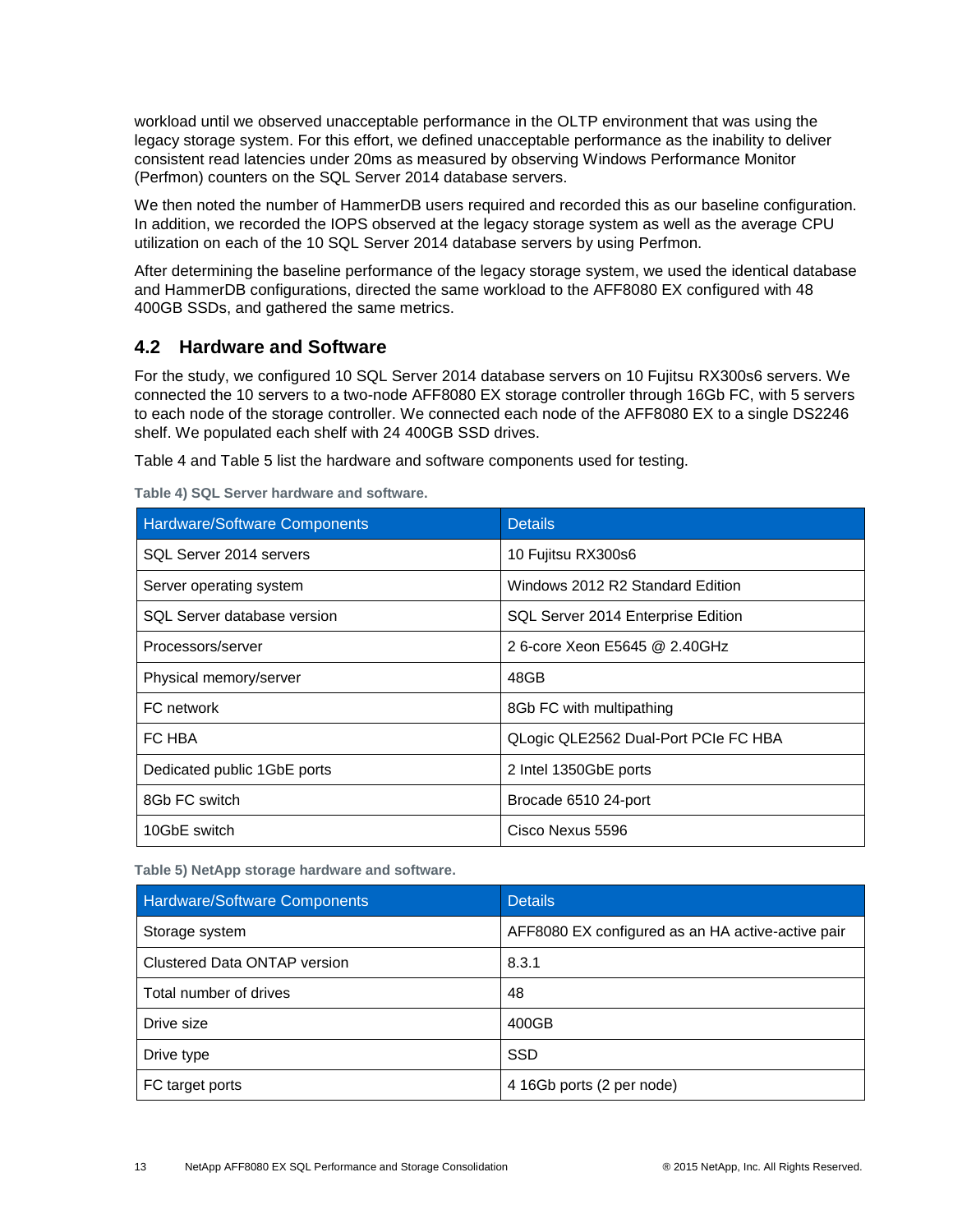| <b>Hardware/Software Components</b> | <b>Details</b>                                                            |  |  |
|-------------------------------------|---------------------------------------------------------------------------|--|--|
| Ethernet ports                      | 4 10Gb ports (2 per node)                                                 |  |  |
| <b>SVMs</b>                         | 1 across both node aggregates                                             |  |  |
| Ethernet LIFs                       | 4 1Gb management LIFs (2 per node connected to<br>separate private VLANs) |  |  |
| FC LIF <sub>s</sub>                 | 4 16Gb data LIFs                                                          |  |  |

#### <span id="page-13-0"></span>**4.3 Database Layout and Storage Provisioning Design**

[Table 6](#page-13-1) summarizes the disk layout for the SQL Server database.

The legacy storage system and the AFF8080 EX each contained two storage controllers with their own sets of disk drives. Each node of the legacy storage system contained a total of 72 450GB 15K RPM disk drives. The AFF8080 EX storage controllers contained 24 400GB SSD drives that were subdivided into RAID DP groups, plus one spare drive. The ten databases were spread evenly across the storage controllers of both the legacy storage system and the AFF8080 EX so that each controller handled five databases and included database files, logs, and temp files.

As a best practice for the AFF8080 EX, NetApp recommends splitting each database across multiple volumes with each volume assigned to a unique LUN.

For the AFF8080 EX, we used clustered Data ONTAP advanced drive partitioning to create two partitions on each shelf: one for the root aggregate and one for the data aggregate.

| Storage        | Aggregate<br><b>Name</b> | Volume<br><b>Name</b> | <b>LUN</b><br><b>Size</b><br>(GB) | Vol<br><b>Size</b><br>(GB) | <b>File</b><br><b>Size</b><br>(GB) | <b>Description</b>                                                     |
|----------------|--------------------------|-----------------------|-----------------------------------|----------------------------|------------------------------------|------------------------------------------------------------------------|
| Per controller |                          |                       |                                   |                            |                                    | Used advanced drive partitioning                                       |
|                | aggr0                    | root                  |                                   | 55                         |                                    | Total aggregate size $= 55GB$                                          |
|                | aggr_sql                 |                       |                                   |                            |                                    | 21 data + 2 parity RAID DP + 1 spare<br>Total aggregate size $= 6.3TB$ |
| Per DB         |                          | Data01                | 90                                | 100                        | 40                                 | Database file 1                                                        |
|                |                          | Data <sub>02</sub>    | 90                                | 100                        | 40                                 | Database file 2                                                        |
|                |                          | Data03                | 90                                | 100                        | 40                                 | Database file 3                                                        |
|                |                          | Data04                | 90                                | 100                        | 40                                 | Database file 4                                                        |
|                |                          | Data05                | 90                                | 100                        | 40                                 | Database file 5                                                        |
|                |                          | Data06                | 90                                | 100                        | 40                                 | Database file 6                                                        |
|                |                          | Data07                | 90                                | 100                        | 40                                 | Database file 7                                                        |
|                |                          | Data08                | 90                                | 100                        | 40                                 | Database file 8                                                        |
|                |                          | TempDB                |                                   |                            | 80                                 | Temp files                                                             |
|                |                          | Log <sub>1</sub>      | 90                                | 100                        | 80                                 | Log files                                                              |

<span id="page-13-1"></span>**Table 6) Database layout.**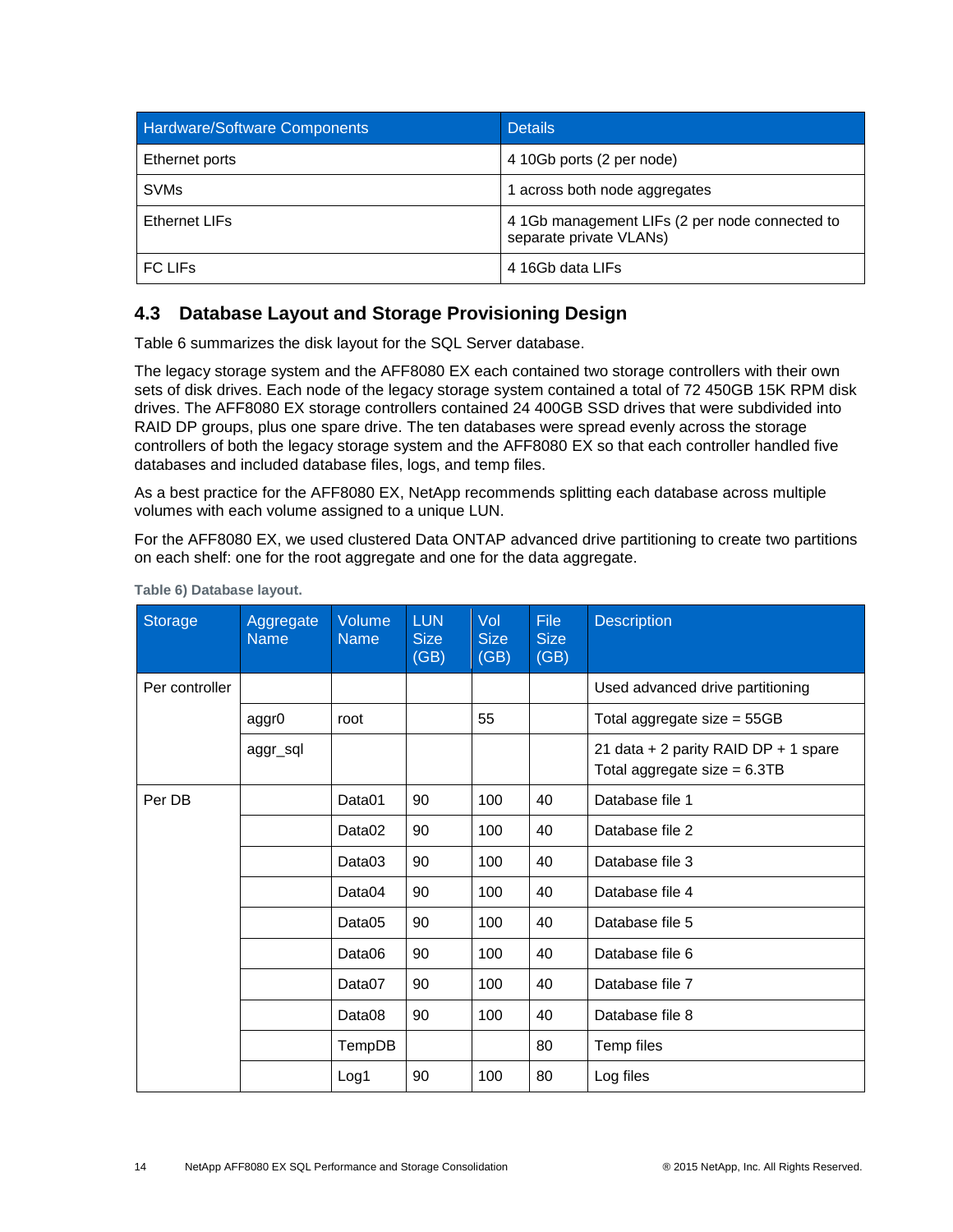Each of the 10 databases used the layout described in [Table 6](#page-13-1) was contained in a separate LUN within a separate volume.

As mentioned earlier, the legacy storage system was connected to the 10 database servers through 8Gb FC connections. We verified connectivity and performance to the legacy storage system before testing. For the AFF8080 EX, a single igroup containing all of the FC initiators was configured on the cluster.

For both the legacy storage system and AFF8080 EX, the LUNS were formatted by Disk Management with a GPT NTFS file system with a 64KB block size. The FC SAN was configured on the Brocade switch without zoning. Clustered Data ONTAP provided ALUA communication to the initiators so that optimal paths were used for host I/O access according to the MPIO load-balancing policies on the host.

п 2-node Clustered Data ONTAP 4 AFF8080 FX n Legacy  $\overline{\bullet}$ 2x DS2246 Storage ŀ, 400GB SSD System 4x Paths ------------- $\overline{\phantom{a}}$ 2x Paths 2x Paths 2x Paths 2x Paths 2x Paths 2x Paths 2x Paths 2x Paths  $2x$  Paths 2x Paths SQL Server 1 SQL Server 2 SQL Server 3 SQL Server 4 SQL Server 5 SQL Server 6 SQL Server 7 SQL Server 8 SQL Server 9 SQL Server 10 **BOOD BOOD**  $-$  FC 16Gb  $-$  FC 8Gb  $-$  GhF 10Gh Load Generator Load Generator

[Figure 4](#page-14-1) shows a high-level picture of the environment.

<span id="page-14-1"></span>**Figure 4) Network diagram.**

#### <span id="page-14-0"></span>**4.4 SQL Server Utilization Test Results**

In our test environment, we found that the legacy storage system eventually became the limiting factor, resulting in consistent read latencies of greater than 20ms, where each of the SQL Server database servers used approximately 10% of the total CPU resources on each server.

After replacing the legacy storage system with the AFF8080 EX, we observed the following performancerelated improvements:

- An overall 95% reduction in read latencies at the database hosts
- A greater than 4x improvement in the overall IOPS observed at the storage
- A greater than 4x improvement in the CPU utilization observed on the SQL Server database servers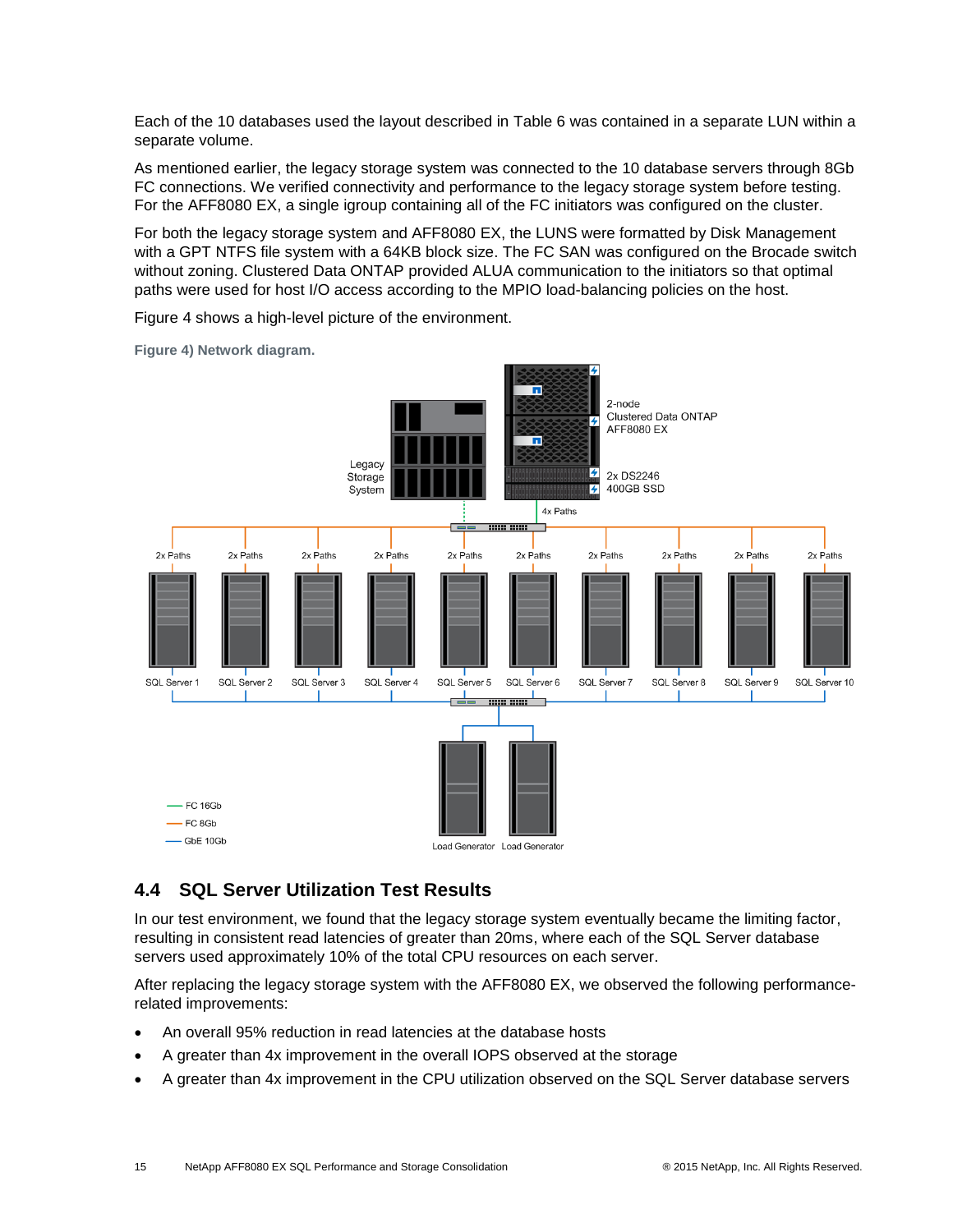Although the legacy storage system was fully subscribed, additional performance headroom remained on the AFF8080 EX that would have enabled it to deliver additional performance increases over and above what we observed in these tests.

[Figure 5](#page-15-1) shows the results of the tests, which demonstrate that eliminating performance bottlenecks caused by slower, HDD-based legacy storage systems can significantly improve the overall performance of your SQL Server 2014 environment. Improved IOPS, lower latencies, and effective use of CPU resources allow your SQL Server systems to process more transactions faster, which can result in more business and happier customers.



<span id="page-15-1"></span>**Figure 5) Storage IOPS and database server CPU utilization improvements.**

# <span id="page-15-0"></span>**5 Enabling Database Consolidation**

Through testing, we demonstrated that replacing your performance-limited, HDD-based legacy storage system with an AFF8080 EX can significantly improve your overall performance and allow you to make more efficient use of the SQL Server database server CPU resources in your existing data center.

Using AFF8080 EX, storage bottlenecks are almost entirely eliminated. You can now confidently plan to consolidate your SQL Server 2014 database instances onto fewer servers and potentially realize significant savings on SQL Server 2014 licenses, support, power, floor space, and administrative costs.

Using the results of the previous testing, we performed an analysis of the existing environment before and after replacing the legacy storage system with an AFF8080 EX. Specifically, we consolidated the 10 SQL Server 2014 instances and related databases that were currently running on 10 physical servers onto fewer physical servers.

The goal of this exercise was to compare the total cost of ownership (TCO) of the existing SQL Server 2014 environment in contrasting scenarios over a three-year period:

- In the first scenario, you continue to use the existing legacy storage system for the SQL Server environment by renewing the service agreements with your existing storage and database partners. Because of performance concerns with the legacy storage, you are unable to justify the risk of consolidating your SQL Server 2014 environment at this time.
- In the second scenario, you immediately replace the legacy storage system with a new NetApp AFF8080 EX and embark on an effort to consolidate your current database environment from 10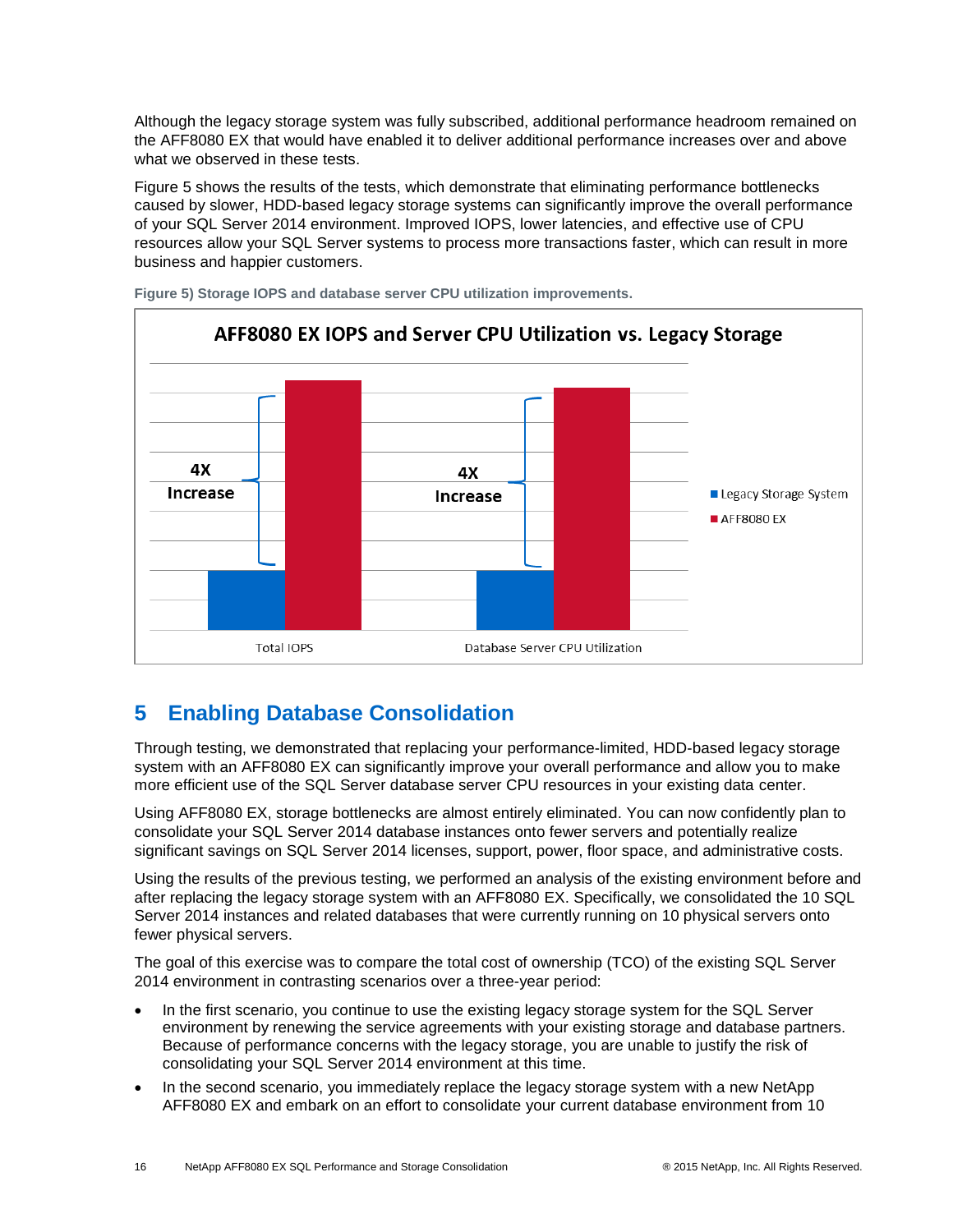physical database servers down to a total of 5, while maintaining the same number of databases and applications in your current environment.

For this analysis, we used the NetApp Realize investment-analysis software application. The NetApp Realize tool has been examined and validated by International Data Corporation (IDC), which concluded that results produced by NetApp Realize are based on sound methodologies. In addition, IDC found that NetApp Realize uses industry-standard default input values that fall within accepted industry ranges. For additional information about the Realize tool, contact your NetApp account representative.

The analysis was conducted based on cash flows, which is the method normally employed for evaluating investment decisions. As mentioned earlier, the storage solution options evaluated included the existing legacy storage system and the AFF8080 EX. Return on investment (ROI) and payback period were calculated for the AFF8080 EX over a three-year period to understand the costs and benefits of consolidating the database environment by replacing the existing legacy storage.

The Realize tool used the existing legacy storage system and the 10 currently allocated database servers running SQL Server 2014 Enterprise Edition as a base for estimating the potential cost savings that could be realized by using the AFF8080 EX. The value of the potential savings was used in the ROI calculations.

The relevant portions of the existing legacy data storage hardware and software environments, such as support renewal, space, power, and cooling for the legacy environment, were included in the analysis. We also assumed that the legacy environment would be phased out immediately in favor of the AFF8080 EX.

For this exercise, we used list prices for Windows Server 2012 R2 and SQL Server 2014 Enterprise Edition licenses and software assurance gathered from the Microsoft website.

[Table 7](#page-17-2) provides a summary of the analysis, which revealed the following key points:

- Replacing the legacy storage system with an AFF8080 EX combined with the overall database consolidation would yield an ROI of 65%.
- Consolidating the SQL Server 2014 environment from 10 physical servers to 5 physical servers and reducing SQL Server 2014 license costs by 50% would achieve more than \$1 million in savings over a three-year period.
- Reducing the footprint of the overall environment saves power, space, and labor costs.
- Replacing the legacy storage system with an AFF8080 EX running clustered Data ONTAP 8.3.1 enables additional savings by using NetApp nondisruptive operations (NDO) features, such as reductions in planned and unplanned down times.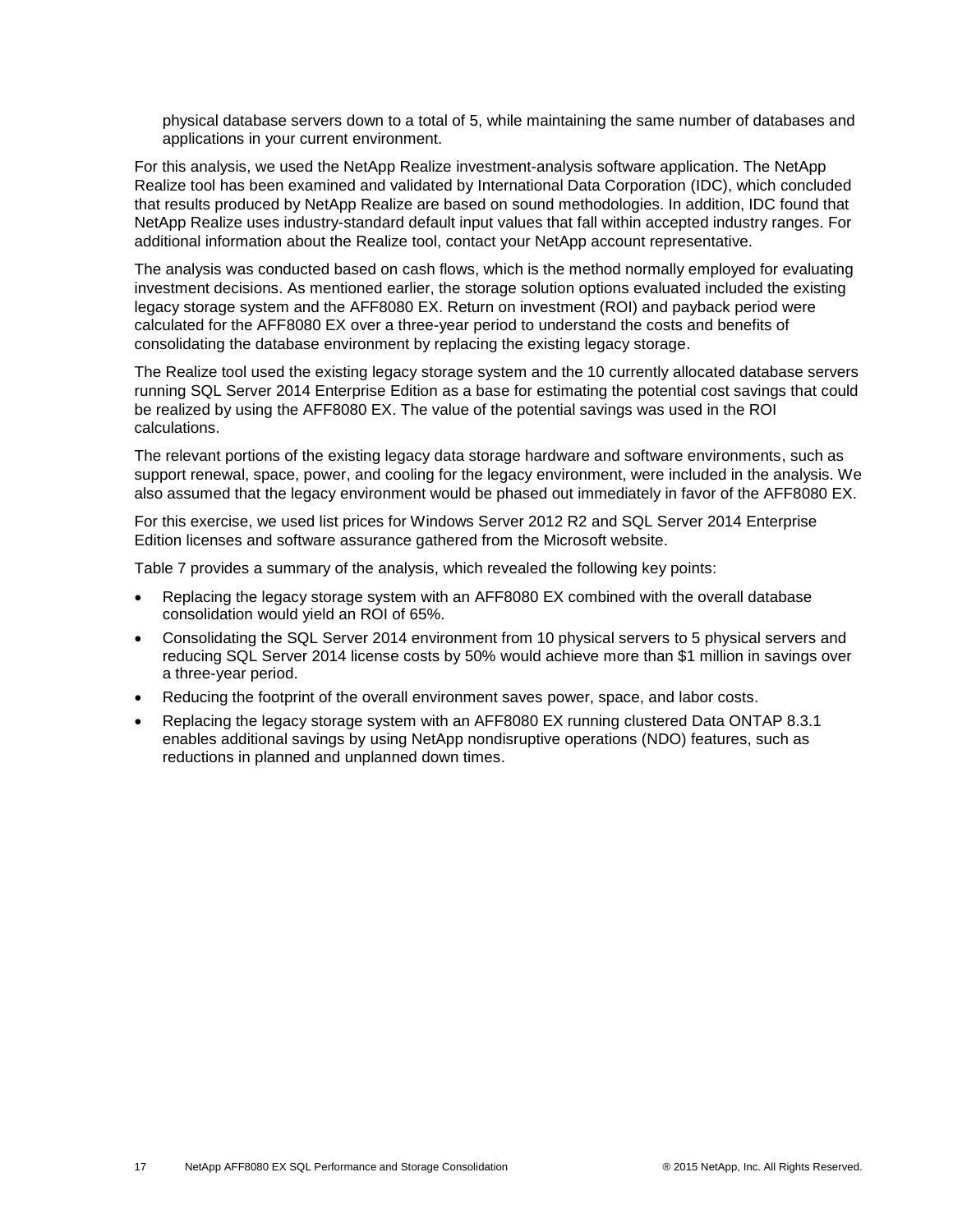#### <span id="page-17-2"></span>**Table 7) Cost/benefit analysis.**

| Value                                                         | <b>Analysis Results</b>                                                                            |
|---------------------------------------------------------------|----------------------------------------------------------------------------------------------------|
| <b>ROI</b>                                                    | 65%                                                                                                |
| Net present value (NPV)                                       | \$950,000                                                                                          |
| Payback period (months)                                       | 6 months                                                                                           |
| Cost reduction                                                | More than \$1 million saved over a 3-year analysis period compared to<br>the legacy storage system |
| Savings on power, space, and<br>administration                | \$40,000                                                                                           |
| Additional savings from NDO<br>benefits (not included in ROI) | \$90,000                                                                                           |

These findings represent just one possible scenario for consolidating SQL Server 2014 servers with NetApp storage. Contact your local NetApp account representative to perform a server consolidation ROI analysis tailored to your specific requirements.

Finally, we repeated the test, using HammerDB and the database environment after consolidating from 10 servers to 5 servers. For this effort, each of the 5 remaining SQL Server 2014 Enterprise instances drove an OLTP workload to a total of 2 of the 10 original SQL Server databases. We observed the following key points:

- As expected, we observed an increase in database server CPU utilization after reducing the number of SQL Server systems.
- Overall performance was in line with what we observed in the original environment that used 10 database servers.

### <span id="page-17-0"></span>**6 Best Practices**

NetApp recommends the following best practices:

- For the most IOPS-intensive OLTP databases, divide the database into multiple files striped across multiple volumes and LUNs (for block protocols).
- Set the FC HBA ports with a queue depth of 256.
- Set the load-balancing setting for the Microsoft DSM to least queue depth.

This list is not exhaustive. For more information, refer to Microsoft and NetApp documentation.

# <span id="page-17-1"></span>**7 Conclusion**

The NetApp AFF8080 EX solution provides extremely high IOPS at consistently low latencies while serving a Microsoft SQL Server 2014 OLTP workload. Our testing showed that the AFF8080 EX throughput increased from 7K IOPS to a peak performance of 322K IOPS as we increased the OLTP workload. For all load points below the peak, we were able to maintain consistent storage latencies below 1ms and provide space-efficiency savings of up to 17:1.

We demonstrated that significant improvements in performance and database server CPU utilization are possible when you replace your older legacy storage system with an AFF8080 EX. Because it delivers excellent performance with consistently low latencies, the AFF8080 EX is a great option to enable additional savings during SQL Server 2014 database consolidation efforts.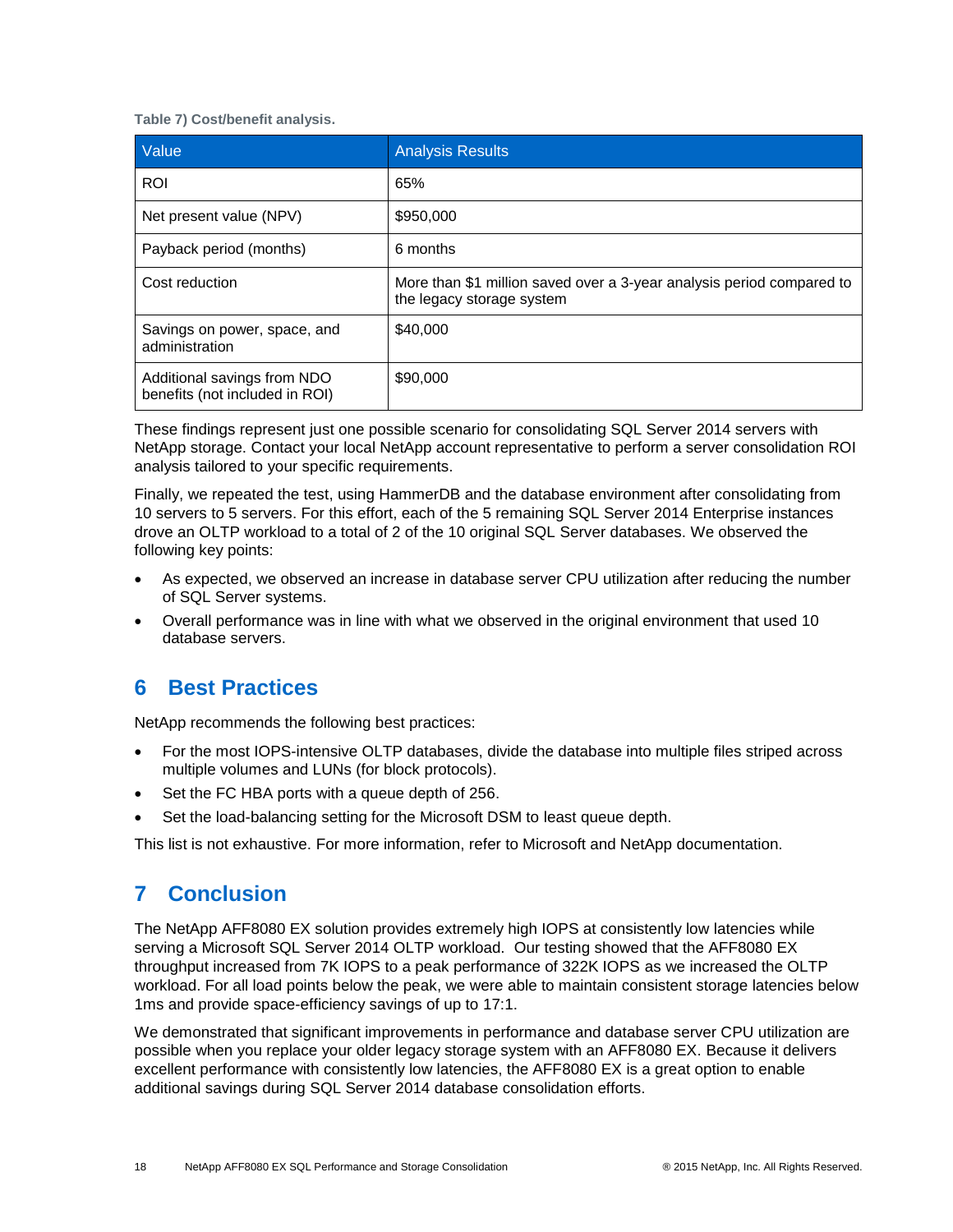The AFF8080 EX solution delivers both financial and technical benefits. AFF8080 EX not only provides an attractive investment opportunity but also positions your IT environment for the future by providing the foundation for an agile data infrastructure that includes integrated data protection, nondisruptive operations, seamless scalability, intelligent data management, and embedded security.

Many of the financial and business advantages of AFF8080 EX derive from the extensive storageefficiency portfolio available with NetApp storage solutions. NetApp storage-efficiency technologies work together on a single unified architecture, and they can be enabled or disabled to serve any requirement, application, or environment. NetApp leads the way in bringing value to its customers and has built its reputation based on storage efficiency, helping customers achieve what they previously thought impossible, and partnering with customers to get the most value out of their IT environments.

### <span id="page-18-0"></span>**References**

The following references are used in this TR:

- NetApp Realize [www.netapprealize.com](https://www.netapprealize.com/)
- TR-4369: Best Practices Guide for Microsoft SQL Server and SnapManager 7.2 for SQL Server with Clustered Data ONTAP [www.netapp.com/us/system/pdf-reader.aspx?pdfuri=tcm:10-132372-16&m=TR-4369.pdf](http://www.netapp.com/us/system/pdf-reader.aspx?pdfuri=tcm:10-132372-16&m=TR-4369.pdf)
- SnapManager 7.2 for Microsoft SQL Server Installation and Setup Guide [https://library.netapp.com/ecm/ecm\\_get\\_file/ECMP11658051](https://library.netapp.com/ecm/ecm_get_file/ECMP11658051)

# <span id="page-18-1"></span>**Version History**

| <b>Version</b> | Date <sup>1</sup> | Document Version History |
|----------------|-------------------|--------------------------|
| Version 1.0    | May 2015          | Initial release          |